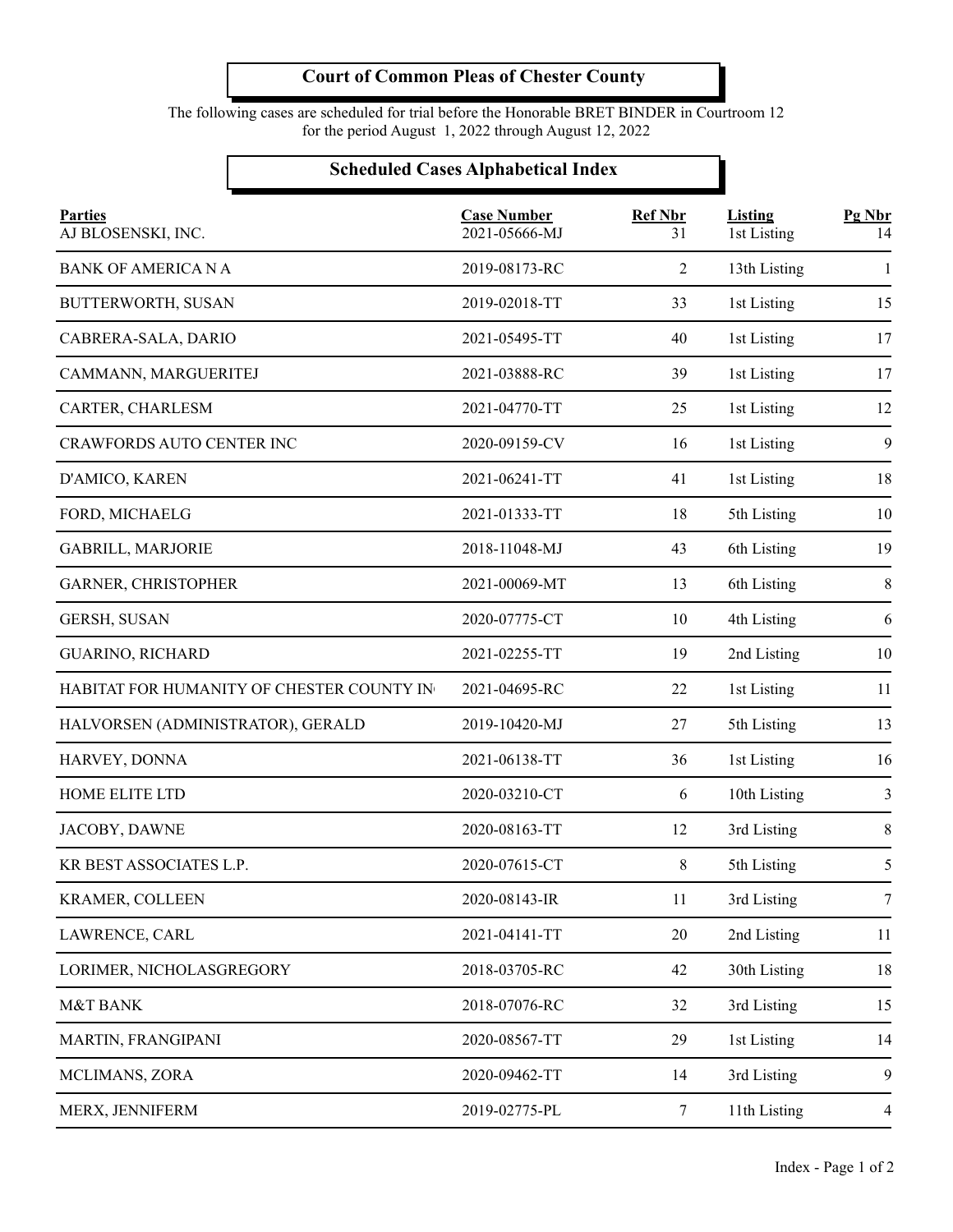The following cases are scheduled for trial before the Honorable BRET BINDER in Courtroom 12 for the period August 1, 2022 through August 12, 2022

| <b>Parties</b><br>MONDRAGON MUSHROOMS, INC. | <b>Case Number</b><br>2021-04713-CT | <b>Ref Nbr</b><br>23 | Listing<br>1st Listing | Pg Nbr<br>12   |
|---------------------------------------------|-------------------------------------|----------------------|------------------------|----------------|
| OLIPHANT FINANCIAL LLC (ASSIGNEE)           | 2021-03846-CT                       | 38                   | 1st Listing            | 17             |
| PALMER, KEVINA.                             | 2021-02843-RC                       | 35                   | 1st Listing            | 16             |
| PENNYMAC LOAN SERVICES LLC                  | 2019-09238-RC                       | 3                    | 10th Listing           | 1              |
| PNC BANK NATIONAL ASSOCIATION               | 2020-02007-RC                       | 34                   | 1st Listing            | 15             |
| PROVCO PINEGOOD ATWATER LP                  | 2021-04736-CT                       | 24                   | 1st Listing            | 12             |
| RACZ, RACHAEL                               | 2019-02150-TT                       | 5                    | 13th Listing           | $\overline{2}$ |
| RENAISSANCE PLACE EAST CONDOMINIUM ASSOC    | 2021-05573-RC                       | 30                   | 1st Listing            | 14             |
| <b>SCIOLE, MARYA</b>                        | 2019-10971-TT                       | 9                    | 6th Listing            | 6              |
| SMITH, KEVIN                                | 2021-00647-CT                       | 15                   | 7th Listing            | 9              |
| THOMAS, EDWINJ.                             | 2021-04217-CT                       | 21                   | 1st Listing            | 11             |
| VON KOCH, THOMASL                           | 2017-11857-CT                       | 1                    | 7th Listing            | $\mathbf{1}$   |
| WELLS FARGO BANK NA (S/B/M)                 | 2019-08619-RC                       | 26                   | 2nd Listing            | 13             |
| WILLIAM J. MANSFIELD INC.                   | 2021-01040-CT                       | 17                   | 3rd Listing            | 10             |
| WILMINGTON SAVINGS FUND FSB (OWNER TRUSTI   | 2021-06141-RC                       | 37                   | 1st Listing            | 16             |
| WOOD, LAKEIA                                | 2021-05114-TT                       | 28                   | 1st Listing            | 14             |
|                                             |                                     |                      |                        |                |

**Total Cases Scheduled: 42**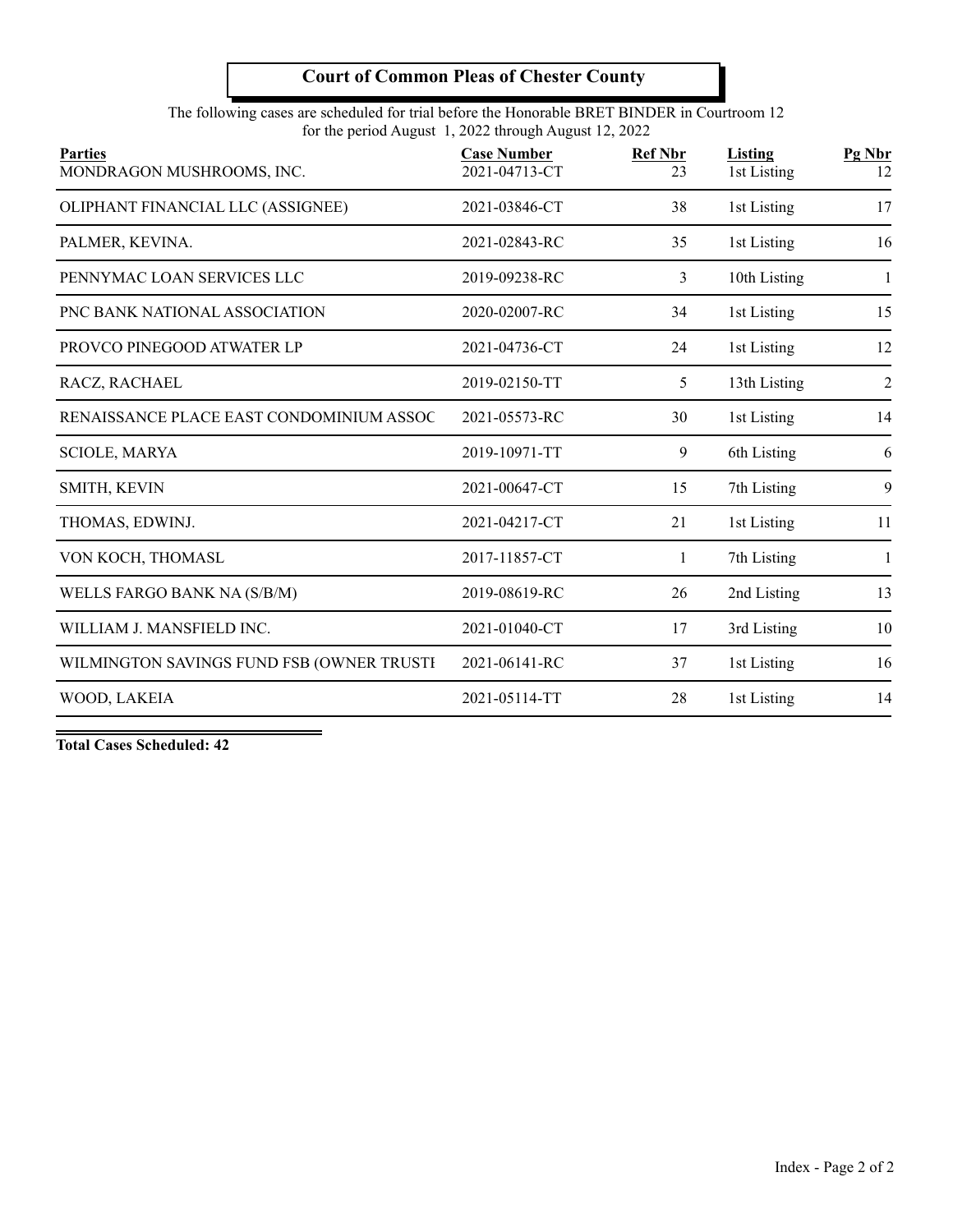The following cases are scheduled for trial before the Honorable BRET BINDER in Courtroom 12

for the period August 1, 2022 through August 12, 2022

**Attorneys Parties Trial Ready Date**

#### **OTHER CONTRACT**

THOMASL VON KOCH

MARK DAVID RASSMAN (302) 528-3873 JOHN RAFFERTY

#### **1 VS . 7th Listing**

FLORA MARANGA

MICHAEL GERARD LOUIS (610) 436-0100

> **MORTGAGE FORECLOSURE: 08/14/2020 RESIDENTIAL** BANK OF AMERICA N A

BROOKE WAISBORD (215) 825-6488 MICHAEL TIMOTHY MCKEEVER (215) 825-6303 UJALA AFTAB (201) 549-2360 STEPHANIE WALCZAK (215) 627-1322

SHARONL WILLIAMS

JENNIFER A. MCKAY (484) 798-7979

JILL COUGHLIN (215) 942-2090 HARRY B REESE (215) 942-2090

**MORTGAGE FORECLOSURE: 09/10/2020 RESIDENTIAL** PENNYMAC LOAN SERVICES LLC

**2019-09238-RC 3** 10th Listing 10th Listing 10th Listing 10th Listing 10th Listing 10th Listing 10th Listing 10th Listing 10th Listing 10th Listing 10th Listing 10th Listing 10th Listing 10th Listing 10th Listing 10th Listing 10th Listi

**2019-08173-RC**

2 and 13th Listing 2 and 13th Listing 2 and 13th Listing 2 and 13th Listing 2 and 13th Listing 2 and 13th Listing 2 and 13th Listing 2 and 13th Listing 2 and 13th Listing 2 and 13th Listing 2 and 13th Listing 2 and 13th Li

ISABELANN MORALES (HEIR) UNKNOWN HEIRS CONCEPTION HENRIQUEZ (DEC) (ESTATE OF)

**2017-11857-CT**

**NON-JURY**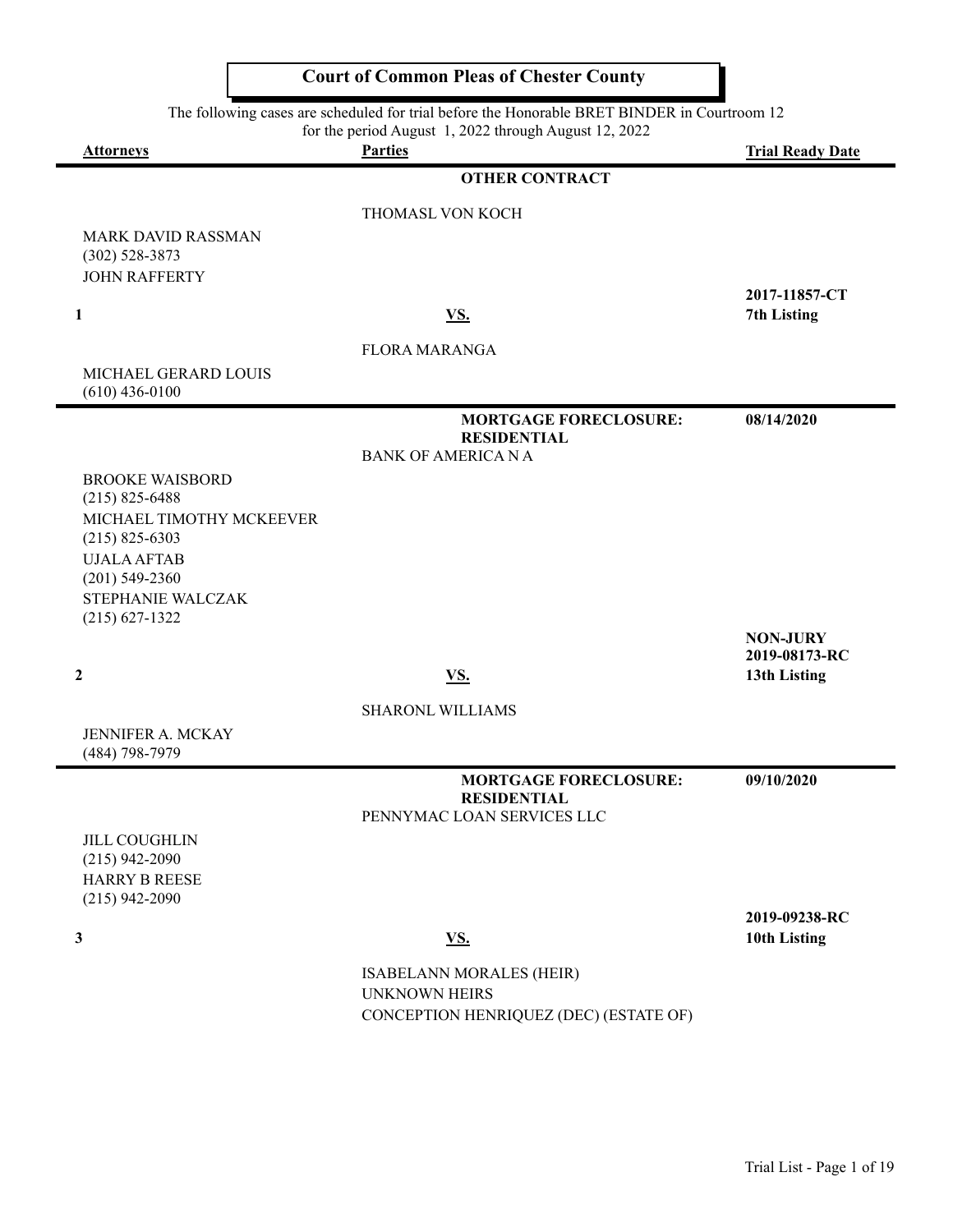|                                                       | The following cases are scheduled for trial before the Honorable BRET BINDER in Courtroom 12 |                               |  |
|-------------------------------------------------------|----------------------------------------------------------------------------------------------|-------------------------------|--|
| for the period August 1, 2022 through August 12, 2022 |                                                                                              |                               |  |
| <b>Attorneys</b>                                      | <b>Parties</b>                                                                               | <b>Trial Ready Date</b>       |  |
|                                                       | <b>MORTGAGE FORECLOSURE:</b><br><b>RESIDENTIAL</b><br><b>DAVIDN REECE</b>                    | 03/10/2021                    |  |
| JOHN ALEXANDER GAGLIARDI<br>(484) 887-0779            |                                                                                              |                               |  |
| JOHN ALEXANDER GAGLIARDI<br>(484) 887-0779            | PATRICIAA WEAVER                                                                             |                               |  |
|                                                       | WILMINGTON SAVINGS FUND SOCIETY FSB                                                          |                               |  |
| <b>KAITLIN D SHIRE</b><br>$(215)$ 215-7700            |                                                                                              |                               |  |
|                                                       | <b>PREMISES LIABILITY</b>                                                                    | 04/05/2021                    |  |
|                                                       | RACHAEL RACZ                                                                                 |                               |  |
| MARC FREDRIC GREENFIELD<br>$(215)$ 985-2424           |                                                                                              |                               |  |
|                                                       |                                                                                              | <b>JURY</b>                   |  |
| 5                                                     | VS.                                                                                          | 2019-02150-TT<br>13th Listing |  |
|                                                       | <b>LLOYD STOLTZFOOS</b>                                                                      |                               |  |
| ROBERT P GOOD II<br>$(215) 841 - 3006$                |                                                                                              |                               |  |
|                                                       | <b>EMMA STOLTZFOOS</b>                                                                       |                               |  |
| ROBERT P GOOD II<br>$(215) 841 - 3006$                |                                                                                              |                               |  |
|                                                       | PGM REAL ESTATE ASSOCIATES LLC                                                               |                               |  |
| <b>EAMON MERRIGAN</b>                                 |                                                                                              |                               |  |

(215) 735-3994

**Court of Common Pleas of Chester County**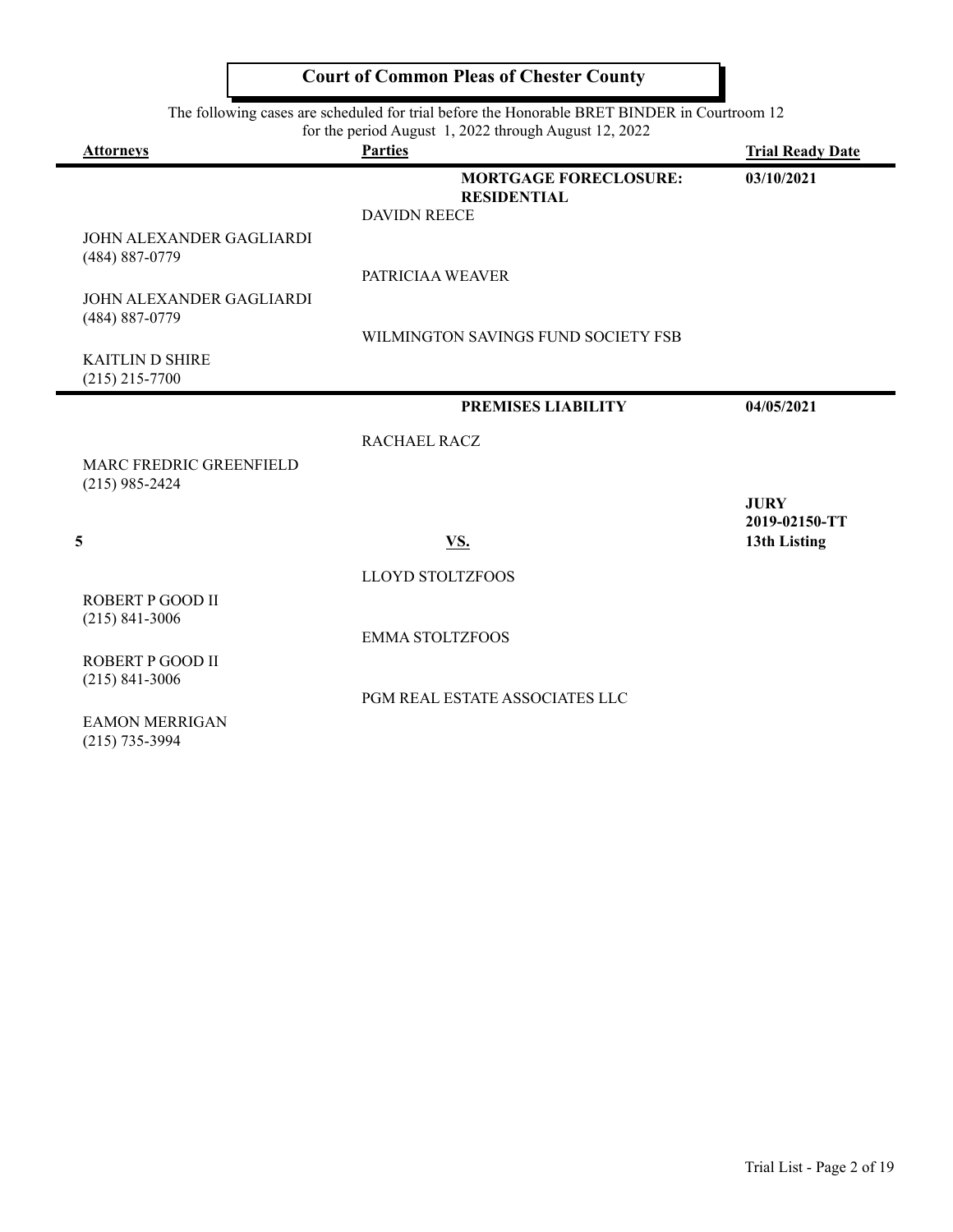The following cases are scheduled for trial before the Honorable BRET BINDER in Courtroom 12

| <b>Attorneys</b>                             | for the period August 1, 2022 through August 12, 2022<br><b>Parties</b> | <b>Trial Ready Date</b>          |
|----------------------------------------------|-------------------------------------------------------------------------|----------------------------------|
|                                              | <b>OTHER CONTRACT</b>                                                   | 04/30/2021                       |
|                                              | HOME ELITE LTD                                                          |                                  |
| <b>FRANK MURPHY</b><br>$(267)$ 216-2700      |                                                                         |                                  |
| MICHAEL LAWRENCE MADDREN<br>$(610)$ 477-2886 |                                                                         |                                  |
|                                              | 5PLP                                                                    |                                  |
| <b>FRANK MURPHY</b><br>$(267)$ 216-2700      |                                                                         |                                  |
| MICHAEL LAWRENCE MADDREN<br>$(610)$ 477-2886 |                                                                         |                                  |
|                                              | LAFAYETTE VENTURE PARTNERS LP                                           |                                  |
| <b>FRANK MURPHY</b><br>$(267)$ 216-2700      |                                                                         |                                  |
| MICHAEL LAWRENCE MADDREN<br>$(610)$ 477-2886 |                                                                         |                                  |
|                                              | <b>6TH AND PENN LP</b>                                                  |                                  |
| <b>FRANK MURPHY</b><br>$(267)$ 216-2700      |                                                                         |                                  |
| MICHAEL LAWRENCE MADDREN<br>$(610)$ 477-2886 |                                                                         |                                  |
|                                              |                                                                         | <b>NON-JURY</b><br>2020-03210-CT |
| 6                                            | VS.                                                                     | 10th Listing                     |

DR LORIE KALIE DC

MATTHEW T. KELLY (717) 468-3312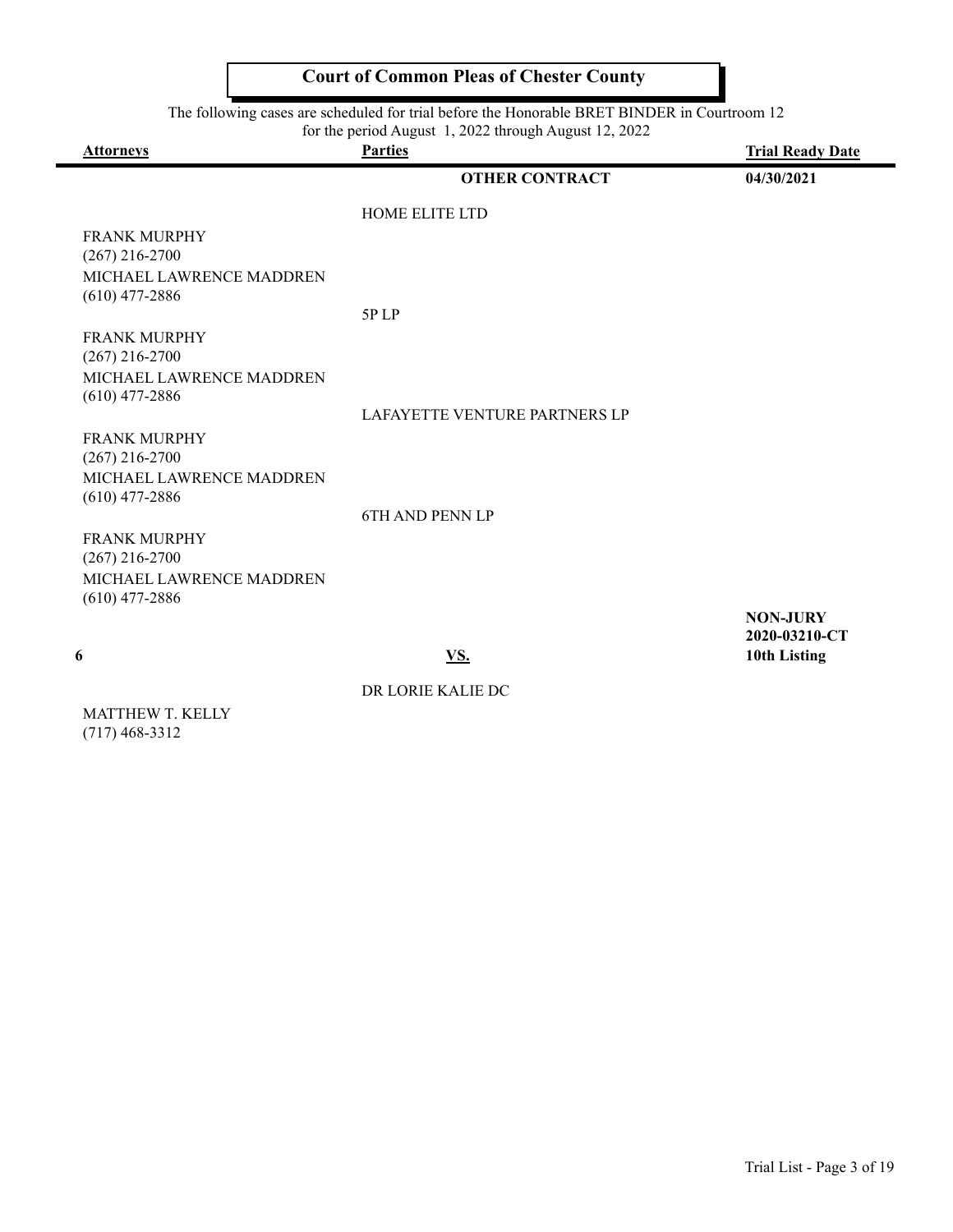| The following cases are scheduled for trial before the Honorable BRET BINDER in Courtroom 12<br>for the period August 1, 2022 through August 12, 2022 |                                                                               |                              |
|-------------------------------------------------------------------------------------------------------------------------------------------------------|-------------------------------------------------------------------------------|------------------------------|
| <b>Attorneys</b>                                                                                                                                      | <b>Parties</b>                                                                | <b>Trial Ready Date</b>      |
|                                                                                                                                                       | <b>OTHER PROFESSIONAL</b><br><b>LIABILITY ACTION</b><br><b>JENNIFERM MERX</b> | 08/06/2021                   |
| WILLIAM P MURRAY III<br>$(215)$ 947-5300                                                                                                              |                                                                               |                              |
|                                                                                                                                                       | <b>JULIAA CARFAGNO (DEC)</b>                                                  |                              |
| WILLIAM P MURRAY III<br>$(215)$ 947-5300                                                                                                              |                                                                               |                              |
| <b>ERICA C. WILSON</b>                                                                                                                                | WILLIAMJ NORMAN JR                                                            |                              |
| WILLIAM P MURRAY III<br>$(215)$ 947-5300                                                                                                              |                                                                               |                              |
| ERICA C. WILSON<br><b>JOHN B. ZONARICH</b>                                                                                                            |                                                                               |                              |
| $(717)$ 233-1000                                                                                                                                      |                                                                               |                              |
|                                                                                                                                                       |                                                                               | <b>JURY</b><br>2019-02775-PL |
| 7                                                                                                                                                     | <u>VS.</u>                                                                    | 11th Listing                 |
|                                                                                                                                                       | LIFE CARE CENTERS OF AMERICA, INC.                                            |                              |
| <b>MARIA R GRANAUDO GESTY</b><br>$(302)$ 295-2250                                                                                                     |                                                                               |                              |
| <b>AMELIA CUROTTO</b><br>$(484) 567 - 5700$                                                                                                           |                                                                               |                              |
|                                                                                                                                                       | HONEY BROOK MEDICAL INVESTORS, LTD                                            |                              |
| MARIA R GRANAUDO GESTY<br>$(302)$ 295-2250                                                                                                            |                                                                               |                              |
| <b>AMELIA CUROTTO</b><br>$(484) 567 - 5700$                                                                                                           |                                                                               |                              |
|                                                                                                                                                       | LIFE CARE AFFILIATES II, LP                                                   |                              |
| <b>MARIA R GRANAUDO GESTY</b><br>$(302)$ 295-2250                                                                                                     |                                                                               |                              |
| AMELIA CUROTTO<br>$(484) 567 - 5700$                                                                                                                  |                                                                               |                              |
|                                                                                                                                                       | HICKORY HOUSE REAL ESTATE INVESTORS, LLC                                      |                              |
| <b>MARIA R GRANAUDO GESTY</b><br>$(302)$ 295-2250                                                                                                     |                                                                               |                              |
| <b>AMELIA CUROTTO</b><br>$(484) 567 - 5700$                                                                                                           |                                                                               |                              |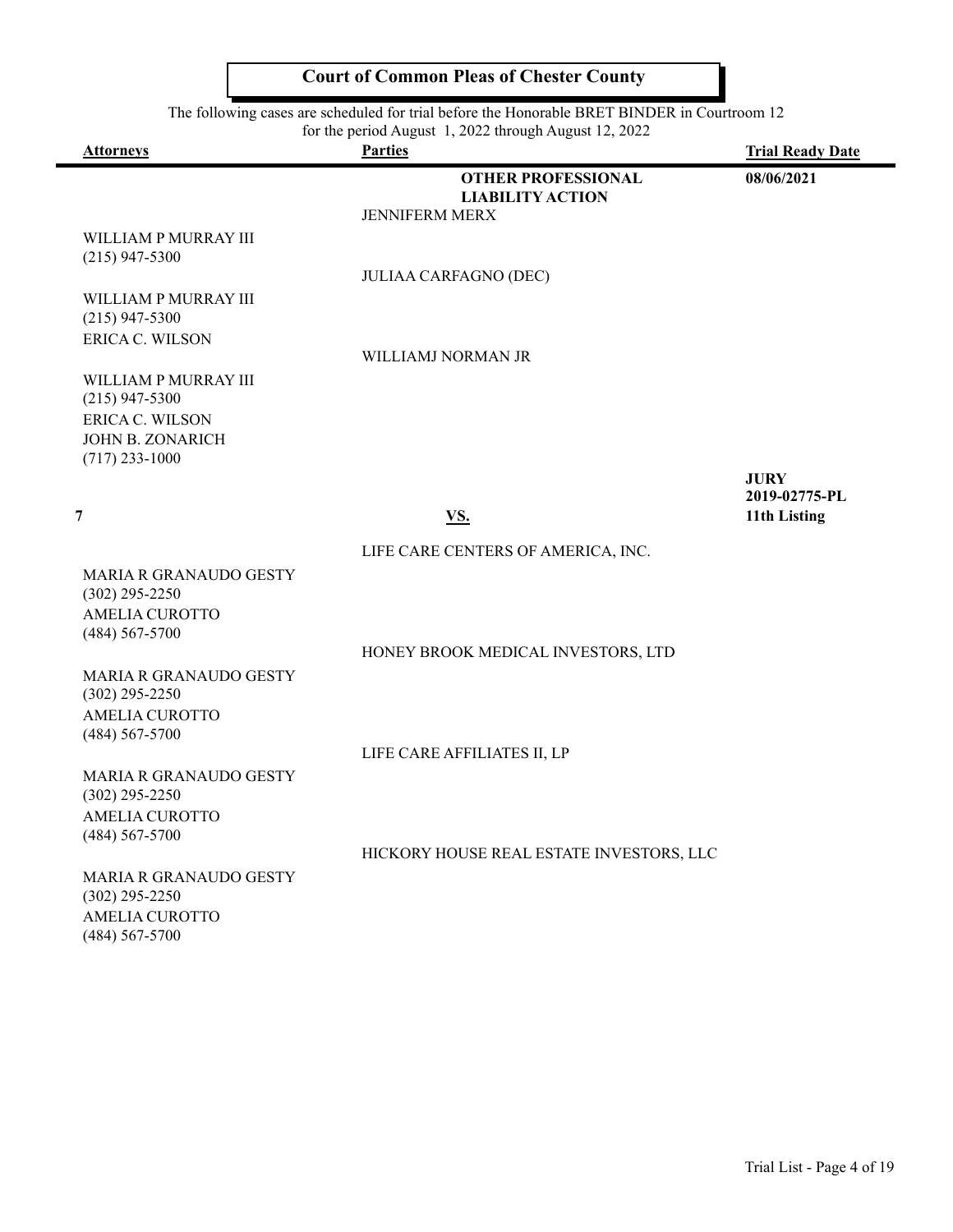|                                                 | The following eases are scheduled for that before the frontifacte DKET DITVDER in Courtroom 12<br>for the period August 1, 2022 through August 12, 2022 |                         |
|-------------------------------------------------|---------------------------------------------------------------------------------------------------------------------------------------------------------|-------------------------|
| <b>Attorneys</b>                                | <b>Parties</b>                                                                                                                                          | <b>Trial Ready Date</b> |
|                                                 | <b>DEBT COLLECTION: OTHER</b>                                                                                                                           | 10/14/2021              |
|                                                 | <b>KR BEST ASSOCIATES L.P.</b>                                                                                                                          |                         |
| PETER LESSER                                    |                                                                                                                                                         |                         |
| $(215) 864 - 9700$                              |                                                                                                                                                         |                         |
| WILLIAM EUGENE VISS                             |                                                                                                                                                         |                         |
| $(215) 864 - 9700$<br><b>CHRISTOPHER R KING</b> |                                                                                                                                                         |                         |
|                                                 |                                                                                                                                                         | <b>NON-JURY</b>         |
|                                                 |                                                                                                                                                         | 2020-07615-CT           |
| 8                                               | VS.                                                                                                                                                     | 5th Listing             |
|                                                 | BKBC INC.                                                                                                                                               |                         |
| RICHARD A. O'HALLORAN                           |                                                                                                                                                         |                         |
| $(610)$ 408-6035                                |                                                                                                                                                         |                         |
|                                                 | <b>WILLIAM MANGAN</b>                                                                                                                                   |                         |
| RICHARD A. O'HALLORAN<br>$(610)$ 408-6035       |                                                                                                                                                         |                         |
|                                                 | <b>CAROLINE MANGAN</b>                                                                                                                                  |                         |
| RICHARD A. O'HALLORAN                           |                                                                                                                                                         |                         |
| $(610)$ 408-6035                                |                                                                                                                                                         |                         |
|                                                 | WILLIAM MANGAN, JR.                                                                                                                                     |                         |
| RICHARD A. O'HALLORAN                           |                                                                                                                                                         |                         |
| $(610)$ 408-6035                                |                                                                                                                                                         |                         |
|                                                 | <b>KIMBERLY MANGAN</b>                                                                                                                                  |                         |
| RICHARD A. O'HALLORAN                           |                                                                                                                                                         |                         |
| $(610)$ 408-6035                                |                                                                                                                                                         |                         |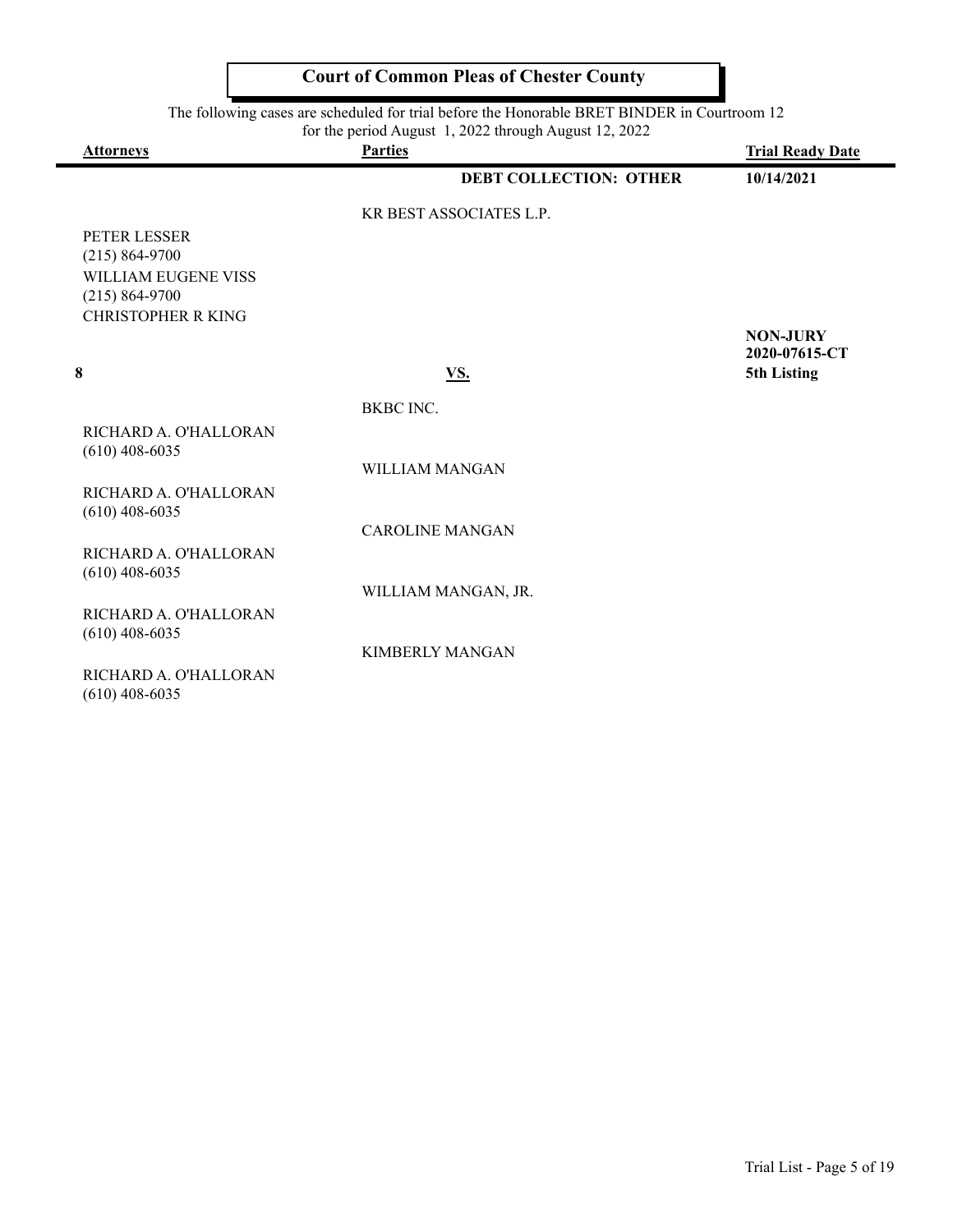| The following cases are scheduled for trial before the Honorable BRET BINDER in Courtroom 12<br>for the period August 1, 2022 through August 12, 2022 |                                             |                         |
|-------------------------------------------------------------------------------------------------------------------------------------------------------|---------------------------------------------|-------------------------|
| <b>Attorneys</b>                                                                                                                                      | <b>Parties</b>                              | <b>Trial Ready Date</b> |
|                                                                                                                                                       | PREMISES LIABILITY                          |                         |
|                                                                                                                                                       | <b>MARYA SCIOLE</b>                         |                         |
|                                                                                                                                                       | <b>DANIEL SCIOLE</b>                        |                         |
| MICHAEL A CLEMENTE                                                                                                                                    |                                             |                         |
| (484) 393-5292                                                                                                                                        |                                             | <b>JURY</b>             |
|                                                                                                                                                       |                                             | 2019-10971-TT           |
| 9                                                                                                                                                     | <u>VS.</u>                                  | <b>6th Listing</b>      |
|                                                                                                                                                       | EXTON LANDSCAPE SERVICE, INC                |                         |
| RANDY CHRISTOPHER GREENE                                                                                                                              |                                             |                         |
| $(215) 563 - 3500$                                                                                                                                    |                                             |                         |
| PATRICK CUNNINGHAM                                                                                                                                    |                                             |                         |
| $(215) 563 - 3500$                                                                                                                                    | COMMONS AT OAKLANDS CONDOMINIUM ASSOCIATION |                         |
| <b>COLLEEN B MASLOWSKI</b>                                                                                                                            |                                             |                         |
| $(267)$ 675-3013                                                                                                                                      |                                             |                         |
| THOMAS P BRACAGLIA                                                                                                                                    |                                             |                         |
| $(215)$ 575-4558                                                                                                                                      |                                             |                         |
|                                                                                                                                                       | ADVANTAGE BUILDING & FACILITY SERVICES, INC |                         |
| <b>COLLEEN B MASLOWSKI</b>                                                                                                                            |                                             |                         |
| $(267)$ 675-3013<br>THOMAS P BRACAGLIA                                                                                                                |                                             |                         |
| $(215) 575 - 4558$                                                                                                                                    |                                             |                         |
|                                                                                                                                                       | <b>OTHER CONTRACT</b>                       | 10/20/2021              |
|                                                                                                                                                       |                                             |                         |
|                                                                                                                                                       | <b>SUSAN GERSH</b>                          |                         |
| <b>JENNIFER MAUDE HORN</b><br>$(215)$ 987-3800                                                                                                        |                                             |                         |
| <b>TODD H ZAMOSTIEN</b>                                                                                                                               |                                             |                         |
| $(215)$ 987-3800                                                                                                                                      |                                             |                         |
|                                                                                                                                                       |                                             | <b>JURY</b>             |
|                                                                                                                                                       |                                             | 2020-07775-CT           |
| 10                                                                                                                                                    | <u>VS.</u>                                  | <b>4th Listing</b>      |
|                                                                                                                                                       | STARWOOD MASONRY, INC.                      |                         |
| ROGER V. ASHODIAN                                                                                                                                     |                                             |                         |
| $(610)$ 446-6800                                                                                                                                      |                                             |                         |
|                                                                                                                                                       | STARWOOD PATIO POOL AND POND, INC.          |                         |
| ROGER V. ASHODIAN<br>$(610)$ 446-6800                                                                                                                 |                                             |                         |
|                                                                                                                                                       | INDIGO POOL DESIGNS, LLC                    |                         |
| ROGER V. ASHODIAN                                                                                                                                     |                                             |                         |
| $(610)$ 446-6800                                                                                                                                      |                                             |                         |
|                                                                                                                                                       | <b>ALAN MORRISON</b>                        |                         |
| <b>DOGED V ASHODIAN</b>                                                                                                                               |                                             |                         |

ROGER V. ASHODIAN (610) 446-6800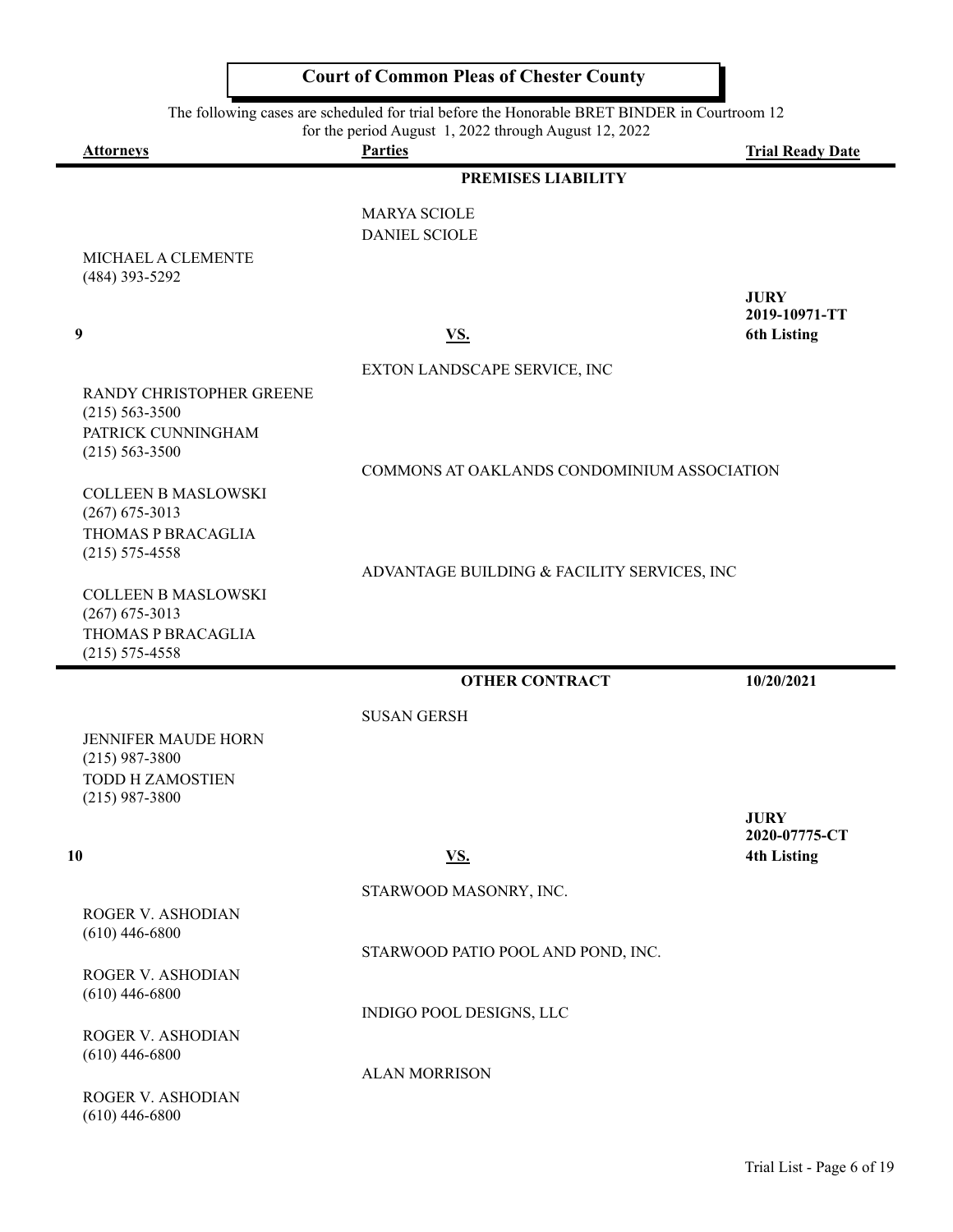The following cases are scheduled for trial before the Honorable BRET BINDER in Courtroom 12

 $\overline{\phantom{a}}$ 

| for the period August 1, 2022 through August 12, 2022 |                                               |                         |
|-------------------------------------------------------|-----------------------------------------------|-------------------------|
| <b>Attorneys</b>                                      | <b>Parties</b>                                | <b>Trial Ready Date</b> |
|                                                       | <b>INJUNCTIVE RELIEF</b>                      | 11/04/2021              |
|                                                       | <b>COLLEEN KRAMER</b>                         |                         |
| <b>LIDA L BONNER</b>                                  |                                               |                         |
| NEIL M. HILKERT                                       |                                               |                         |
|                                                       | HENNING KRAMER                                |                         |
| <b>LIDA L BONNER</b>                                  |                                               |                         |
| NEIL M. HILKERT                                       |                                               |                         |
|                                                       | DOMENICA HOTTENSTEIN                          |                         |
| <b>LIDA L BONNER</b>                                  |                                               |                         |
| NEIL M. HILKERT                                       | <b>CHARLES HOTTENSTEIN</b>                    |                         |
|                                                       |                                               |                         |
| <b>LIDA L BONNER</b><br>NEIL M. HILKERT               |                                               |                         |
|                                                       |                                               | <b>JURY</b>             |
|                                                       |                                               | 2020-08143-IR           |
| 11                                                    | VS.                                           | 3rd Listing             |
|                                                       | <b>MYGNATRAN</b>                              |                         |
| EDWARD JOSEPH GREENE JR                               |                                               |                         |
| $(610)$ 458-4400                                      |                                               |                         |
| <b>JANE RICHARDSON</b>                                |                                               |                         |
| $(610)$ 458-4400                                      |                                               |                         |
| <b>DANIEL S. DOYLE</b>                                |                                               |                         |
| $(610)$ 565-4800                                      |                                               |                         |
|                                                       | <b>JOHND. FERARRO</b>                         |                         |
| EDWARD JOSEPH GREENE JR                               |                                               |                         |
| $(610)$ 458-4400                                      |                                               |                         |
| <b>JANE RICHARDSON</b><br>$(610)$ 458-4400            |                                               |                         |
| <b>DANIEL S. DOYLE</b>                                |                                               |                         |
| $(610)$ 565-4800                                      |                                               |                         |
|                                                       | HDZ LANDSCAPING AND MASONRY CONSTRUCTION, LLC |                         |
| <b>MATTHEW E MCGUIRE</b>                              |                                               |                         |
| $(267)$ 319-1752                                      |                                               |                         |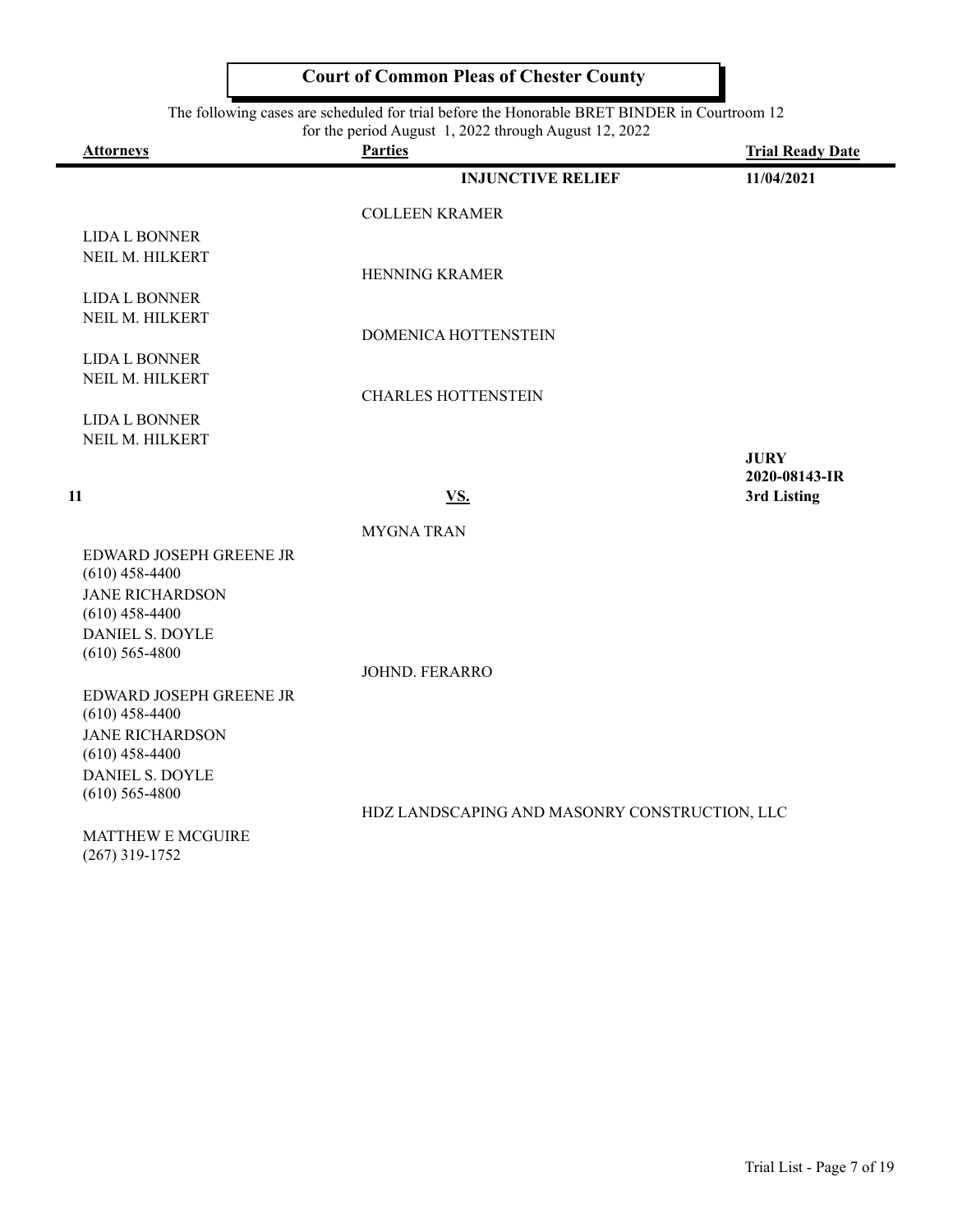|                                                | <b>Court of Common Pleas of Chester County</b>                                               |                              |
|------------------------------------------------|----------------------------------------------------------------------------------------------|------------------------------|
|                                                | The following cases are scheduled for trial before the Honorable BRET BINDER in Courtroom 12 |                              |
| <b>Attorneys</b>                               | for the period August 1, 2022 through August 12, 2022<br><b>Parties</b>                      | <b>Trial Ready Date</b>      |
|                                                | <b>OTHER TORT</b>                                                                            | 11/04/2021                   |
|                                                | <b>DAWNE JACOBY</b>                                                                          |                              |
| JEFFREY B. SOLOMON                             |                                                                                              |                              |
| CHARLES W. CAMPBELL<br>$(610)$ 272-2400        |                                                                                              |                              |
|                                                |                                                                                              | <b>JURY</b>                  |
| 12                                             | VS.                                                                                          | 2020-08163-TT<br>3rd Listing |
|                                                | HANKIN ENTERPRISES, LTD CLAREMONT ON THE SQUARE,                                             |                              |
| <b>ROBERT A BURKE</b><br>$(610) 840 - 0100$    |                                                                                              |                              |
| <b>JOHN LIVINGOOD JR</b>                       |                                                                                              |                              |
| <b>RYAN SMITH</b><br>$(215)$ 931-5860          |                                                                                              |                              |
|                                                | HANKIN ENTERPRISES, INC.                                                                     |                              |
| <b>ROBERT A BURKE</b>                          |                                                                                              |                              |
| $(610) 840 - 0100$<br><b>JOHN LIVINGOOD JR</b> |                                                                                              |                              |
| <b>RYAN SMITH</b><br>$(215)$ 931-5860          |                                                                                              |                              |
|                                                | CLAREMONT ON THE SQUARE, LP                                                                  |                              |
| <b>ROBERT A BURKE</b><br>$(610) 840 - 0100$    |                                                                                              |                              |
| <b>JOHN LIVINGOOD JR</b>                       |                                                                                              |                              |
| <b>RYAN SMITH</b><br>$(215)$ 931-5860          |                                                                                              |                              |
|                                                | CLAREMONT ON THE SQUARE, GP, INC.                                                            |                              |
| <b>ROBERT A BURKE</b><br>$(610) 840 - 0100$    |                                                                                              |                              |
| <b>JOHN LIVINGOOD JR</b>                       |                                                                                              |                              |
| <b>RYAN SMITH</b><br>$(215)$ 931-5860          |                                                                                              |                              |
|                                                | <b>ASBESTOS RELATED</b>                                                                      |                              |
|                                                | <b>CHRISTOPHER GARNER</b>                                                                    |                              |
| MARC FREDRIC GREENFIELD                        |                                                                                              |                              |
| $(215)$ 985-2424                               | <b>APPEAL FROM ARBITRATION</b>                                                               | <b>JURY</b>                  |
|                                                |                                                                                              | 2021-00069-MT                |
| 13                                             | VS.                                                                                          | <b>6th Listing</b>           |
| HEATHER ANN CICALESE                           | <b>XING SWIEON</b>                                                                           |                              |
|                                                | <b>LISA SWIESON</b>                                                                          |                              |
| HEATHER ANN CICALESE                           | <b>DANA SWIESON</b>                                                                          |                              |
| HEATHER ANN CICALESE                           |                                                                                              |                              |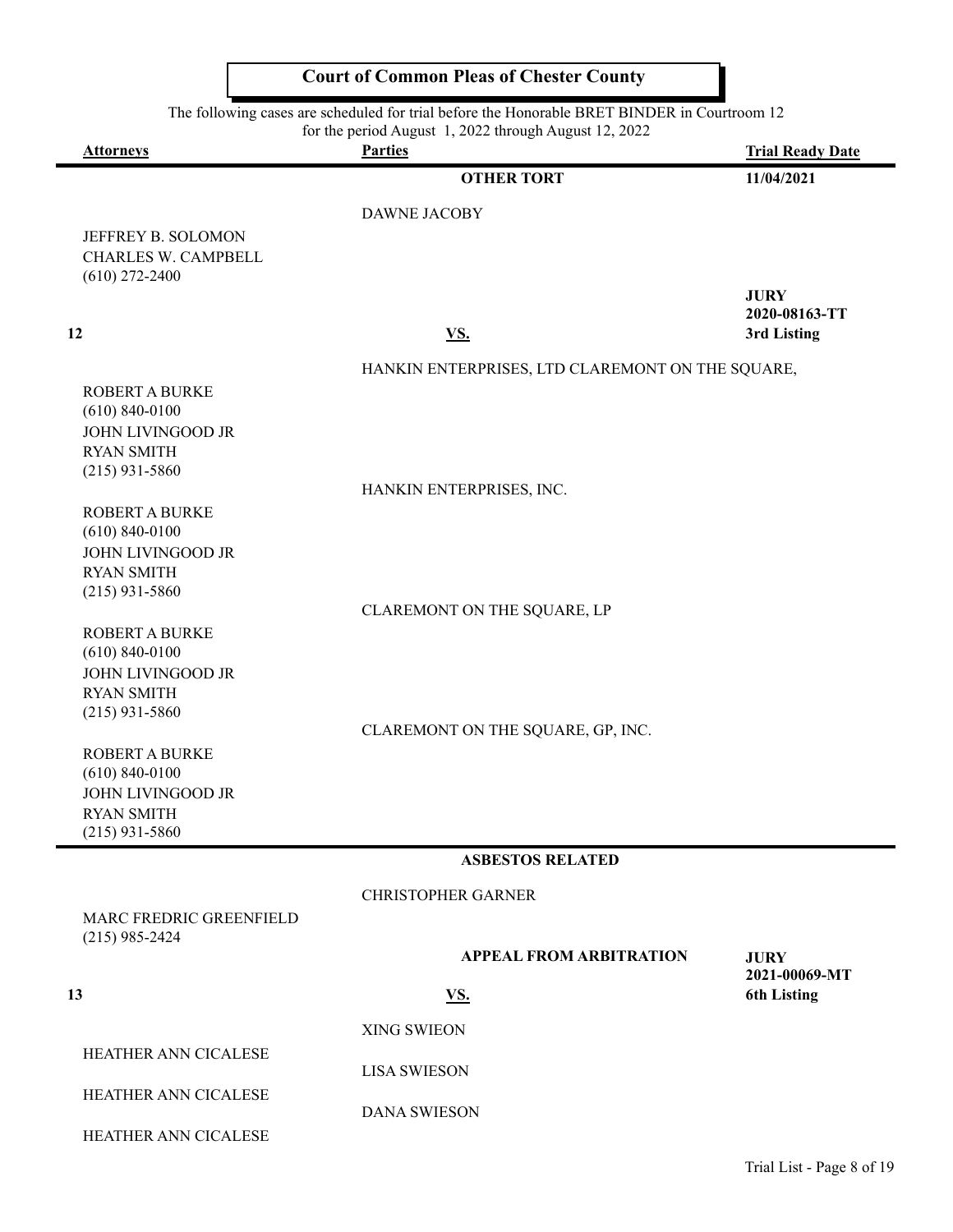|                                           | <b>Court of Common Pleas of Chester County</b>                                                                                                        |                                     |
|-------------------------------------------|-------------------------------------------------------------------------------------------------------------------------------------------------------|-------------------------------------|
|                                           | The following cases are scheduled for trial before the Honorable BRET BINDER in Courtroom 12<br>for the period August 1, 2022 through August 12, 2022 |                                     |
| <b>Attorneys</b>                          | <b>Parties</b>                                                                                                                                        | <b>Trial Ready Date</b>             |
|                                           | <b>PREMISES LIABILITY</b>                                                                                                                             | 12/28/2021                          |
|                                           | ZORA MCLIMANS                                                                                                                                         |                                     |
| STEPHEN J. KELLY                          |                                                                                                                                                       |                                     |
| $(610)$ 444-4848                          |                                                                                                                                                       |                                     |
| <b>ROBERT M ABERNETHY</b>                 |                                                                                                                                                       |                                     |
| $(610)$ 444-4848                          |                                                                                                                                                       |                                     |
|                                           |                                                                                                                                                       | <b>JURY</b><br>2020-09462-TT        |
| 14                                        | VS.                                                                                                                                                   | 3rd Listing                         |
|                                           | THE TRUSTEES OF THE UNIVERSITY OF PENNSYLVANIA                                                                                                        |                                     |
| DOUGLAS A. BROCKMAN                       |                                                                                                                                                       |                                     |
| CAROL MCLOUGHLIN COWHEY                   |                                                                                                                                                       |                                     |
| $(215) 587 - 1674$                        |                                                                                                                                                       |                                     |
|                                           | CHESTER COUNTY HOSPITAL                                                                                                                               |                                     |
| DOUGLAS A. BROCKMAN                       |                                                                                                                                                       |                                     |
| CAROL MCLOUGHLIN COWHEY                   |                                                                                                                                                       |                                     |
| $(215) 587 - 1674$                        |                                                                                                                                                       |                                     |
|                                           | <b>OTHER CONTRACT</b>                                                                                                                                 | 01/31/2022                          |
|                                           | <b>KEVIN SMITH</b>                                                                                                                                    |                                     |
| <b>JOHN F. MARSINI</b>                    |                                                                                                                                                       |                                     |
| $(610)$ 724-9910                          |                                                                                                                                                       |                                     |
|                                           |                                                                                                                                                       | <b>JURY</b><br>2021-00647-CT        |
| 15                                        | <u>VS.</u>                                                                                                                                            | 7th Listing                         |
|                                           |                                                                                                                                                       |                                     |
|                                           | STATE FARM FIRE & CASUALTY                                                                                                                            |                                     |
| <b>BONNIE S STEIN</b><br>$(215)$ 736-2521 |                                                                                                                                                       |                                     |
| JOSEPH ACQUAVIVA                          |                                                                                                                                                       |                                     |
| $(215) 736 - 2521$                        |                                                                                                                                                       |                                     |
|                                           | <b>MONEY JUDGMENT - DJ APPEAL</b>                                                                                                                     |                                     |
|                                           | <b>CRAWFORDS AUTO CENTER INC</b>                                                                                                                      |                                     |
| <b>ANDREW C ECKERT</b>                    |                                                                                                                                                       |                                     |
| $(610)$ 755-3301                          |                                                                                                                                                       |                                     |
|                                           | <b>APPEAL FROM ARBITRATION</b>                                                                                                                        | <b>JURY</b>                         |
| 16                                        | <u>VS.</u>                                                                                                                                            | 2020-09159-CV<br><b>1st Listing</b> |
|                                           |                                                                                                                                                       |                                     |
|                                           | <b>BILLY RAY HAMILTON</b>                                                                                                                             |                                     |
| <b>JOSEPH DOMINIC BRANCA</b>              |                                                                                                                                                       |                                     |
| $(484)$ 351-0650                          |                                                                                                                                                       |                                     |

Л

Ъ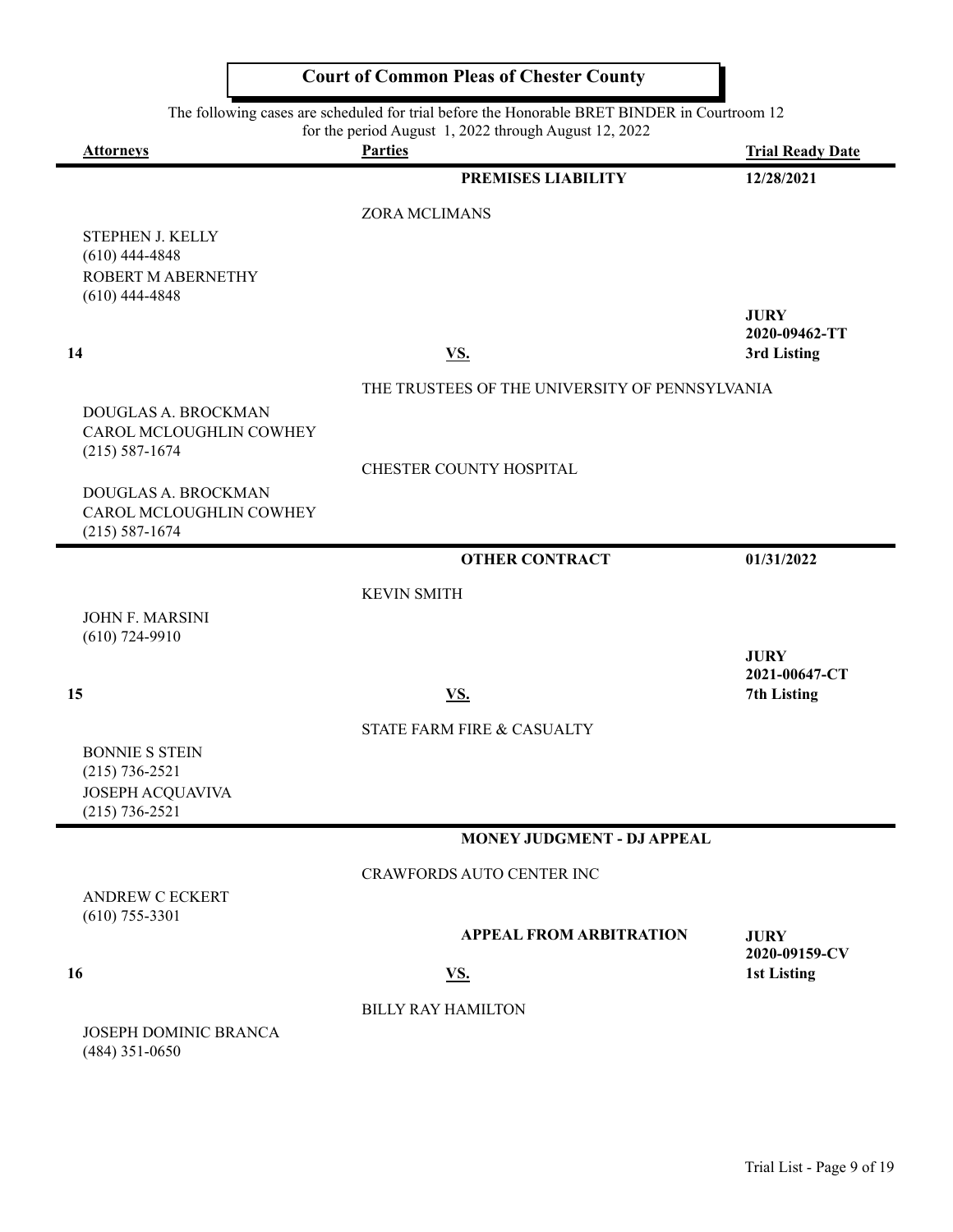|                                                                                                  | <b>Court of Common Pleas of Chester County</b>                                                                                                        |                              |
|--------------------------------------------------------------------------------------------------|-------------------------------------------------------------------------------------------------------------------------------------------------------|------------------------------|
|                                                                                                  | The following cases are scheduled for trial before the Honorable BRET BINDER in Courtroom 12<br>for the period August 1, 2022 through August 12, 2022 |                              |
| <b>Attorneys</b>                                                                                 | <b>Parties</b>                                                                                                                                        | <b>Trial Ready Date</b>      |
|                                                                                                  | <b>DEBT COLLECTION: OTHER</b>                                                                                                                         | 02/17/2022                   |
|                                                                                                  | WILLIAM J. MANSFIELD INC.                                                                                                                             |                              |
| <b>ANDREW J. BELLWOAR</b><br>$(610)$ 314-7066<br><b>ANTHONY J. DELGROSSO</b><br>$(484)$ 999-0361 |                                                                                                                                                       |                              |
| 17                                                                                               | <u>VS.</u>                                                                                                                                            | 2021-01040-CT<br>3rd Listing |
|                                                                                                  |                                                                                                                                                       |                              |
| DANIEL S. BERNHEIM III                                                                           | <b>MARKJ. UDREN</b>                                                                                                                                   |                              |
| $(215) 636 - 4468$                                                                               |                                                                                                                                                       |                              |
| <b>JONATHAN J. BART</b>                                                                          |                                                                                                                                                       |                              |
| $(215) 636 - 4466$                                                                               | <b>JOANNE UDREN</b>                                                                                                                                   |                              |
| DANIEL S. BERNHEIM III                                                                           |                                                                                                                                                       |                              |
| $(215) 636 - 4468$                                                                               |                                                                                                                                                       |                              |
| <b>JONATHAN J. BART</b><br>$(215) 636 - 4466$                                                    |                                                                                                                                                       |                              |
|                                                                                                  | <b>SLANDER/LIBEL/DEFAMATION</b>                                                                                                                       | 03/03/2022                   |
|                                                                                                  | <b>MICHAELG FORD</b>                                                                                                                                  |                              |
|                                                                                                  |                                                                                                                                                       | 2021-01333-TT                |
| 18                                                                                               | <u>VS.</u>                                                                                                                                            | 5th Listing                  |
|                                                                                                  | <b>DAMARIS PAGAN</b>                                                                                                                                  |                              |
| RACHAEL MILLS                                                                                    |                                                                                                                                                       |                              |
|                                                                                                  | <b>PREMISES LIABILITY</b>                                                                                                                             | 04/07/2022                   |
|                                                                                                  | RICHARD GUARINO                                                                                                                                       |                              |
| MICHAEL T IMMS                                                                                   |                                                                                                                                                       |                              |
| $(610)$ 430-1426                                                                                 |                                                                                                                                                       | <b>JURY</b>                  |
|                                                                                                  |                                                                                                                                                       | 2021-02255-TT                |
| 19                                                                                               | <u>VS.</u>                                                                                                                                            | 2nd Listing                  |
|                                                                                                  | <b>NINO MAURO</b>                                                                                                                                     |                              |
| <b>JOHN REED EVANS</b>                                                                           |                                                                                                                                                       |                              |
| $(610)$ 828-2300                                                                                 | <b>MARIE MAURO</b>                                                                                                                                    |                              |
| <b>JOHN REED EVANS</b><br>$(610)$ 828-2300                                                       |                                                                                                                                                       |                              |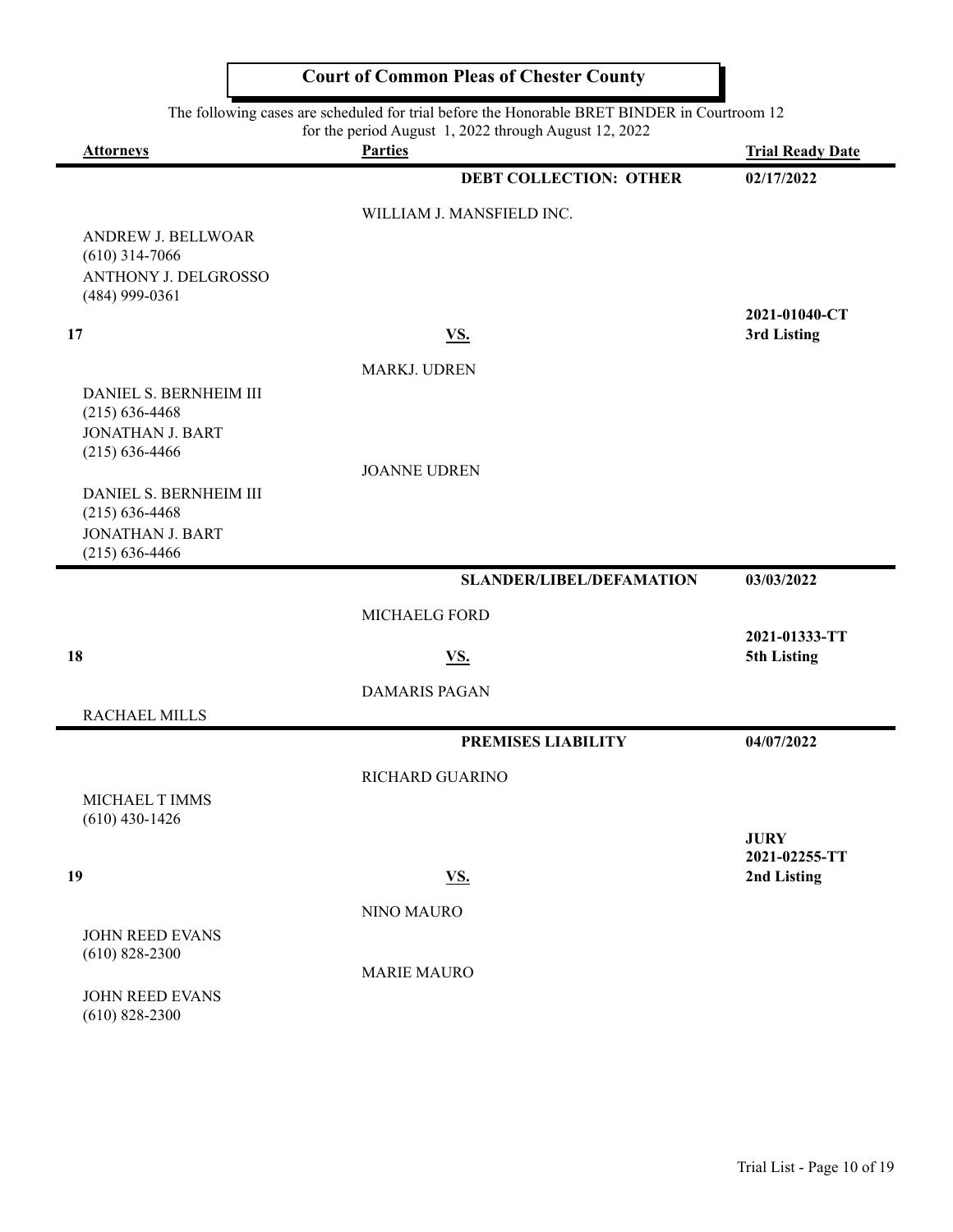| <b>Attorneys</b>                                                      | for the period August 1, 2022 through August 12, 2022<br><b>Parties</b>                          | <b>Trial Ready Date</b>             |
|-----------------------------------------------------------------------|--------------------------------------------------------------------------------------------------|-------------------------------------|
|                                                                       | <b>MOTOR VEHICLE</b>                                                                             | 06/10/2022                          |
|                                                                       | <b>CARL LAWRENCE</b>                                                                             |                                     |
| <b>JOSEPH FRANCIS CLAFFY</b><br>$(610)$ 429-0900                      |                                                                                                  |                                     |
| 20                                                                    | <u>VS.</u>                                                                                       | 2021-04141-TT<br>2nd Listing        |
|                                                                       | <b>DENNIS KREPELKA</b>                                                                           |                                     |
|                                                                       | <b>OTHER CONTRACT</b>                                                                            | 06/13/2022                          |
|                                                                       | <b>EDWINJ. THOMAS</b>                                                                            |                                     |
| <b>LIDA L BONNER</b><br>SCOTT ROBERT REIDENBACH                       | ANNEM. THOMAS                                                                                    |                                     |
| <b>LIDA L BONNER</b><br><b>SCOTT ROBERT REIDENBACH</b>                |                                                                                                  | <b>NON-JURY</b>                     |
| 21                                                                    | VS.                                                                                              | 2021-04217-CT<br><b>1st Listing</b> |
|                                                                       | RYANJ. ALEXAKI                                                                                   |                                     |
| EDWARD JOSEPH GREENE JR<br>$(610)$ 458-4400                           |                                                                                                  |                                     |
| <b>JANE RICHARDSON</b><br>$(610)$ 458-4400                            | RACHEL ALEXAKI                                                                                   |                                     |
| EDWARD JOSEPH GREENE JR<br>$(610)$ 458-4400                           |                                                                                                  |                                     |
| <b>JANE RICHARDSON</b><br>$(610)$ 458-4400                            |                                                                                                  |                                     |
|                                                                       | CRAFT CUSTOM HOMES, LLC                                                                          |                                     |
| EDWARD JOSEPH GREENE JR<br>$(610)$ 458-4400<br><b>JANE RICHARDSON</b> |                                                                                                  |                                     |
| $(610)$ 458-4400                                                      |                                                                                                  |                                     |
|                                                                       | <b>MORTGAGE FORECLOSURE:</b><br><b>RESIDENTIAL</b><br>HABITAT FOR HUMANITY OF CHESTER COUNTY INC | 06/23/2022                          |
| <b>JACK DWAYNE WUERSTLE</b><br>$(610)$ 331-8894                       |                                                                                                  |                                     |
| 22                                                                    | <u>VS.</u>                                                                                       | 2021-04695-RC<br>1st Listing        |
|                                                                       | <b>KIRSTIN ROBINSON</b>                                                                          |                                     |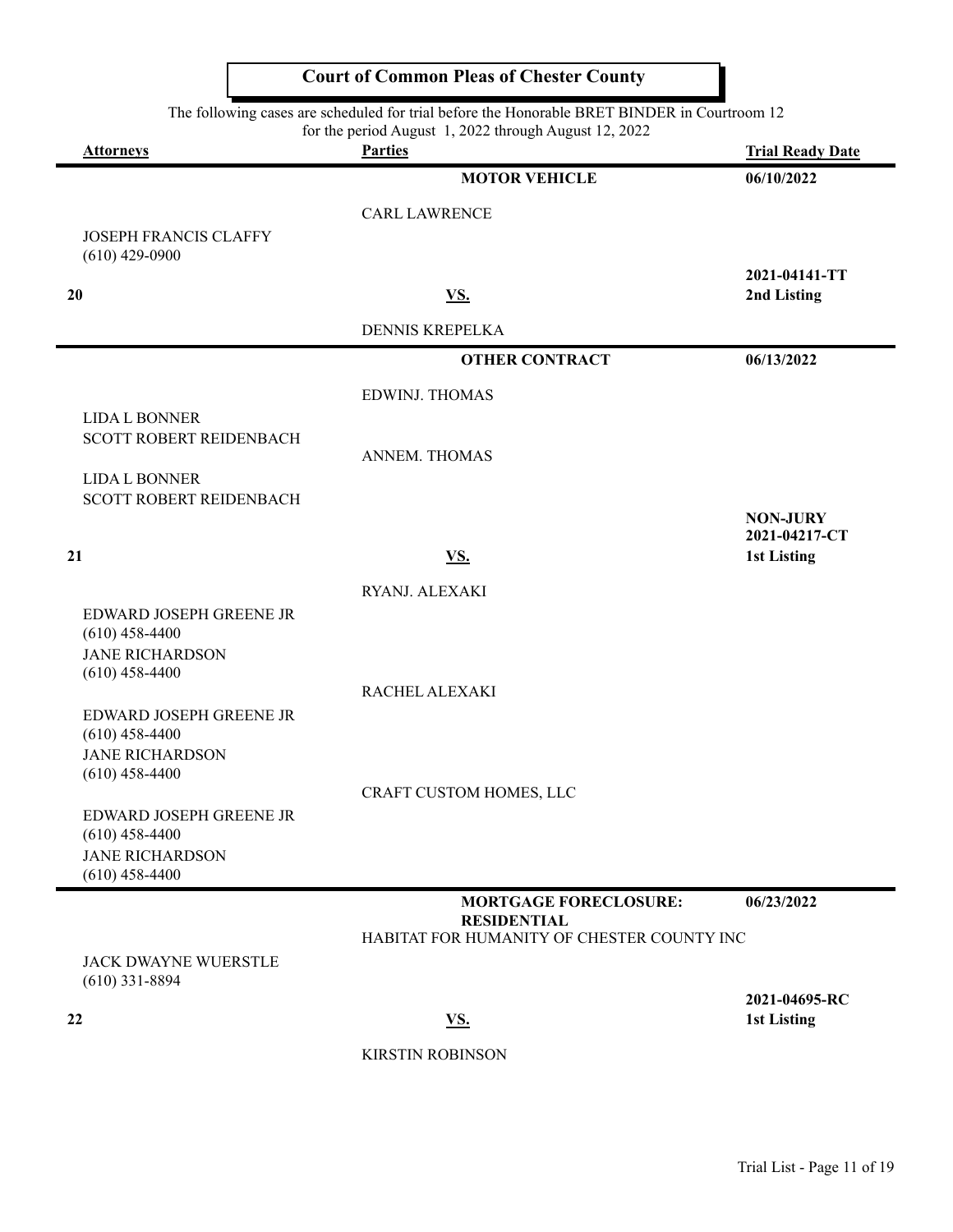|                                                                                                                                                                                             | <b>Court of Common Pleas of Chester County</b> |                         |
|---------------------------------------------------------------------------------------------------------------------------------------------------------------------------------------------|------------------------------------------------|-------------------------|
| The following cases are scheduled for trial before the Honorable BRET BINDER in Courtroom 12<br>for the period August 1, 2022 through August 12, 2022<br><b>Parties</b><br><b>Attorneys</b> |                                                |                         |
|                                                                                                                                                                                             |                                                | <b>Trial Ready Date</b> |
|                                                                                                                                                                                             | <b>BUYER PLAINTIFF</b>                         | 06/23/2022              |
|                                                                                                                                                                                             | MONDRAGON MUSHROOMS, INC.                      |                         |
| <b>KAREN E EICHMAN</b>                                                                                                                                                                      |                                                | <b>NON-JURY</b>         |
|                                                                                                                                                                                             |                                                | 2021-04713-CT           |
| 23                                                                                                                                                                                          | <u>VS.</u>                                     | 1st Listing             |
|                                                                                                                                                                                             | DK AMERICA FOOD CORP.                          |                         |
| MICHAEL GERARD LOUIS                                                                                                                                                                        |                                                |                         |
| $(610)$ 436-0100                                                                                                                                                                            | SHITAKE'S FINEST LLC                           |                         |
|                                                                                                                                                                                             | <b>OTHER CONTRACT</b>                          | 06/24/2022              |
|                                                                                                                                                                                             |                                                |                         |
| JEFFREY R. HOFFMANN                                                                                                                                                                         | PROVCO PINEGOOD ATWATER LP                     |                         |
| $(215) 690 - 5637$                                                                                                                                                                          |                                                |                         |
|                                                                                                                                                                                             |                                                | 2021-04736-CT           |
| 24                                                                                                                                                                                          | <u>VS.</u>                                     | 1st Listing             |
|                                                                                                                                                                                             | BRYN AND DANES MALVERN LLC                     |                         |
| <b>MARK S DANEK</b><br>(484) 344-5429                                                                                                                                                       |                                                |                         |
|                                                                                                                                                                                             | BRYN AND DANES GLOBAL INC                      |                         |
| <b>MARK S DANEK</b>                                                                                                                                                                         |                                                |                         |
| (484) 344-5429                                                                                                                                                                              |                                                |                         |
|                                                                                                                                                                                             | <b>MOTOR VEHICLE</b>                           | 06/24/2022              |
|                                                                                                                                                                                             | <b>CHARLESM CARTER</b>                         |                         |
| STEPHEN R. MCDONNELL                                                                                                                                                                        |                                                |                         |
| $(610) 696 - 8225$                                                                                                                                                                          |                                                | <b>JURY</b>             |
|                                                                                                                                                                                             |                                                | 2021-04770-TT           |
| 25                                                                                                                                                                                          | <u>VS.</u>                                     | 1st Listing             |
|                                                                                                                                                                                             | DANTED DANILSHENKO                             |                         |
| DAWSON R. MUTH<br>$(610)$ 701-3272                                                                                                                                                          |                                                |                         |
|                                                                                                                                                                                             | MARYA CAMMAROTA                                |                         |
|                                                                                                                                                                                             | ERIE INSURANCE COMPANY                         |                         |
| $C\cap T$ t toenweit                                                                                                                                                                        |                                                |                         |

SCOTT J. TREDWELL (215) 972-0161

 $\mathsf{r}$ 

Ъ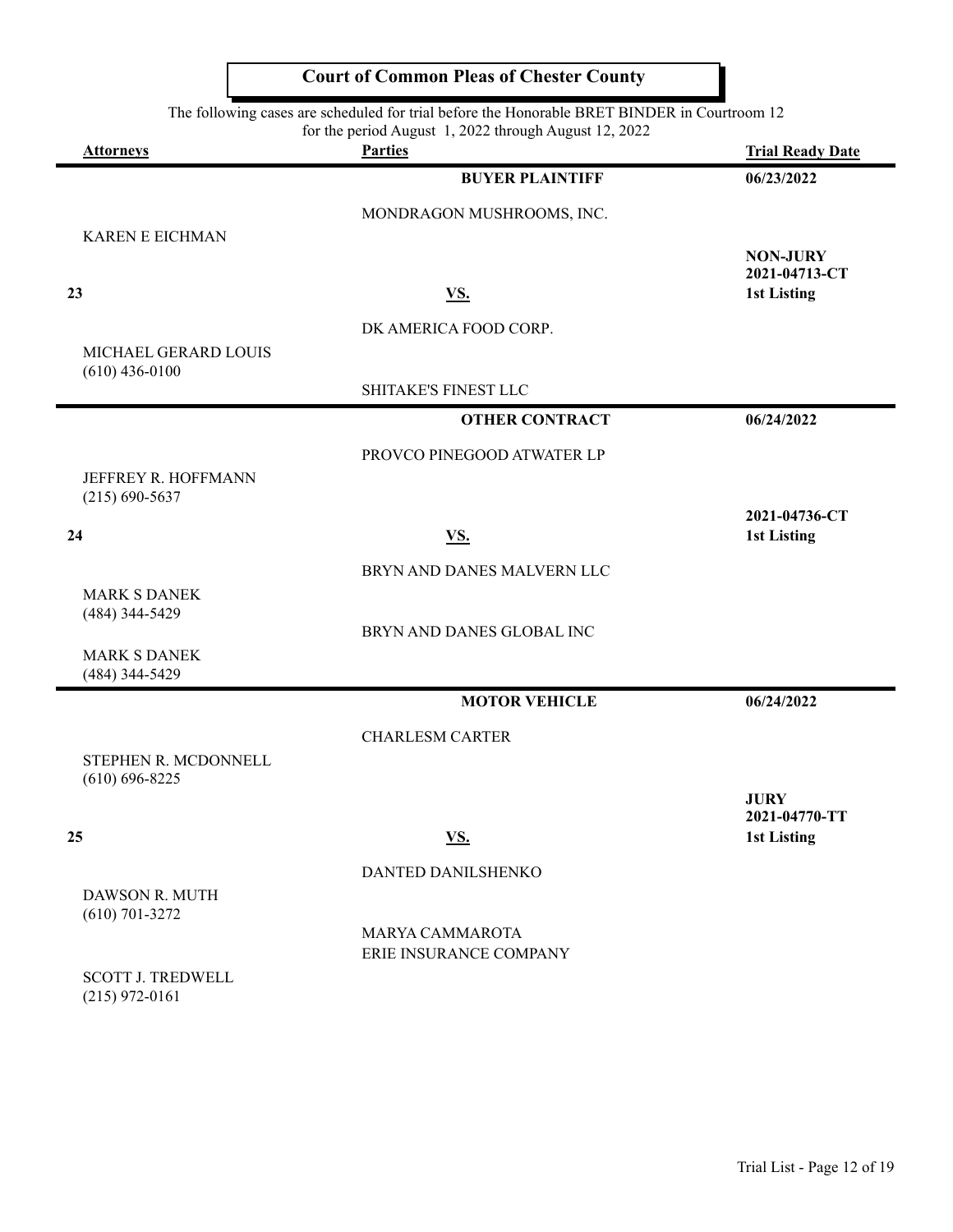|                                                                                                                                                       | <b>Court of Common Pleas of Chester County</b>                                    |                              |  |
|-------------------------------------------------------------------------------------------------------------------------------------------------------|-----------------------------------------------------------------------------------|------------------------------|--|
| The following cases are scheduled for trial before the Honorable BRET BINDER in Courtroom 12<br>for the period August 1, 2022 through August 12, 2022 |                                                                                   |                              |  |
| <b>Attorneys</b>                                                                                                                                      | <b>Parties</b>                                                                    | <b>Trial Ready Date</b>      |  |
|                                                                                                                                                       | <b>MORTGAGE FORECLOSURE:</b><br><b>RESIDENTIAL</b><br>WELLS FARGO BANK NA (S/B/M) | 07/01/2022                   |  |
| PETER WAPNER                                                                                                                                          |                                                                                   |                              |  |
| $(215) 563 - 7000$                                                                                                                                    |                                                                                   |                              |  |
| <b>JEREMY J KOBESKI</b>                                                                                                                               |                                                                                   |                              |  |
| $(215) 563 - 7000$                                                                                                                                    |                                                                                   |                              |  |
| MATTHEW BRUSHWOOD                                                                                                                                     |                                                                                   |                              |  |
| $(610)$ 898-7165                                                                                                                                      |                                                                                   |                              |  |
| <b>BRIAN JONATHAN YODER</b><br>$(844) 856 - 6646$                                                                                                     |                                                                                   |                              |  |
|                                                                                                                                                       |                                                                                   | 2019-08619-RC                |  |
| 26                                                                                                                                                    | <u>VS.</u>                                                                        | 2nd Listing                  |  |
|                                                                                                                                                       | <b>ROBERTP BOWER</b>                                                              |                              |  |
|                                                                                                                                                       | <b>OTHER MISCELLANOUS</b>                                                         | 07/01/2022                   |  |
|                                                                                                                                                       | GERALD HALVORSEN (ADMINISTRATOR)                                                  |                              |  |
| <b>JAKE D BECKER</b>                                                                                                                                  |                                                                                   |                              |  |
| $(610)$ 430-8000                                                                                                                                      |                                                                                   |                              |  |
|                                                                                                                                                       | ELIZABETH HALVORSEN (ADMINISTRATOR)                                               |                              |  |
| <b>JAKE D BECKER</b>                                                                                                                                  |                                                                                   |                              |  |
| $(610)$ 430-8000                                                                                                                                      |                                                                                   |                              |  |
|                                                                                                                                                       | DORISJ WARREN (DEC) (ESTATE OF)                                                   |                              |  |
| <b>JAKE D BECKER</b>                                                                                                                                  |                                                                                   |                              |  |
| $(610)$ 430-8000                                                                                                                                      |                                                                                   |                              |  |
|                                                                                                                                                       |                                                                                   | <b>JURY</b><br>2019-10420-MJ |  |
| 27                                                                                                                                                    | <u>VS.</u>                                                                        | 5th Listing                  |  |
|                                                                                                                                                       | CHATHAM ACRES HEALTHCARE GROUP INC                                                |                              |  |
| <b>J MICHAEL DOYLE</b>                                                                                                                                |                                                                                   |                              |  |
| $(215) 587-1000$                                                                                                                                      |                                                                                   |                              |  |
| ELIZABETH A WILLIAMS<br>$(215) 587 - 6632$                                                                                                            |                                                                                   |                              |  |
|                                                                                                                                                       | SABER HEALTHCARE GROUP LLC                                                        |                              |  |
| <b>J MICHAEL DOYLE</b>                                                                                                                                |                                                                                   |                              |  |
| $(215) 587-1000$                                                                                                                                      |                                                                                   |                              |  |
| ELIZABETH A WILLIAMS                                                                                                                                  |                                                                                   |                              |  |

(215) 587-6632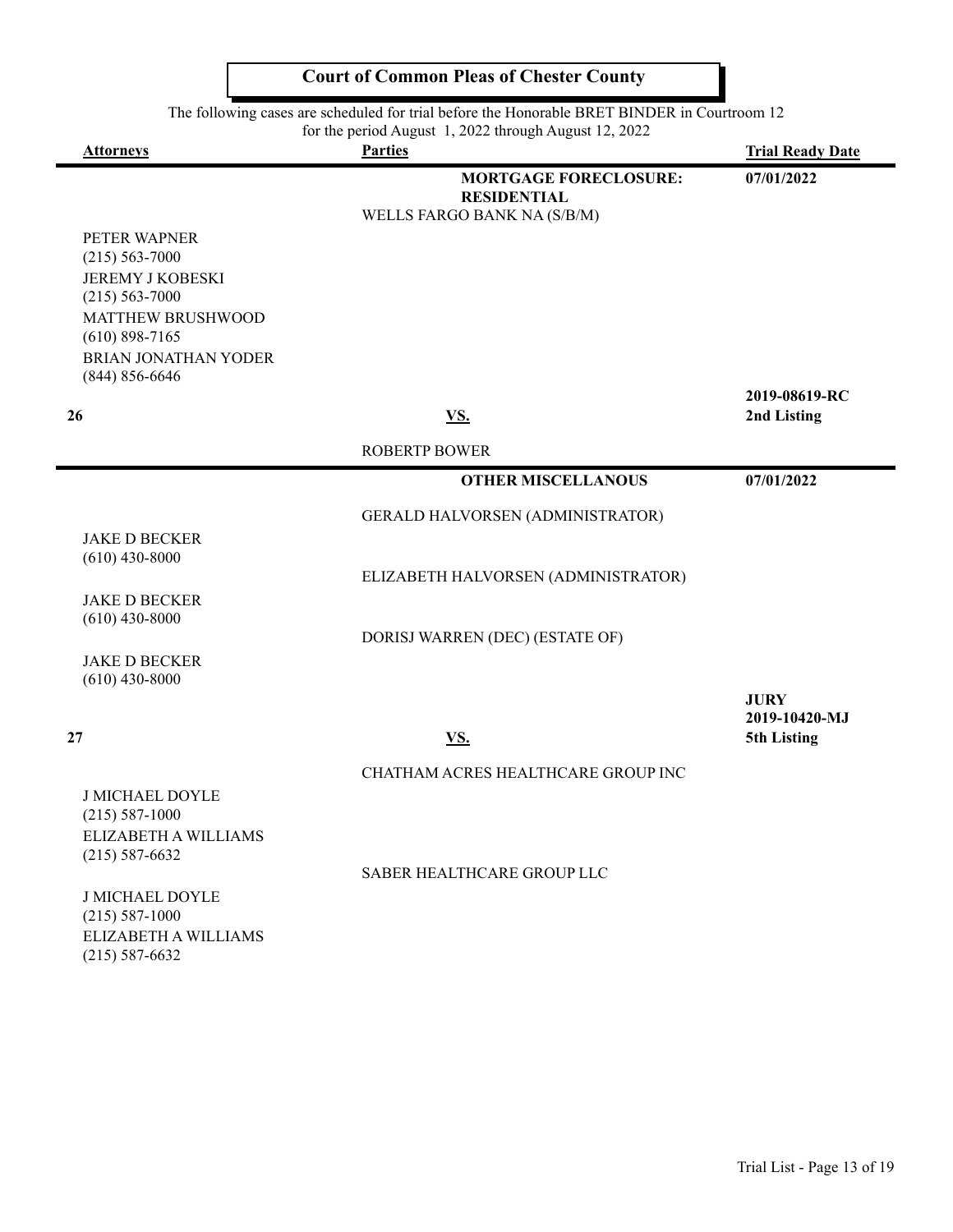|                                      | <b>Court of Common Pleas of Chester County</b>                                                                                                        |                                     |
|--------------------------------------|-------------------------------------------------------------------------------------------------------------------------------------------------------|-------------------------------------|
|                                      | The following cases are scheduled for trial before the Honorable BRET BINDER in Courtroom 12<br>for the period August 1, 2022 through August 12, 2022 |                                     |
| <b>Attorneys</b>                     | <b>Parties</b>                                                                                                                                        | <b>Trial Ready Date</b>             |
|                                      | <b>OTHER TORT</b>                                                                                                                                     | 07/01/2022                          |
|                                      | <b>LAKEIA WOOD</b>                                                                                                                                    |                                     |
| ROBERT N. BRAKER<br>$(215)$ 496-8282 |                                                                                                                                                       |                                     |
|                                      |                                                                                                                                                       | <b>JURY</b>                         |
| 28                                   | VS.                                                                                                                                                   | 2021-05114-TT<br><b>1st Listing</b> |
|                                      | PAUL OLMO                                                                                                                                             |                                     |
| KENNETH REED HAYWOOD                 |                                                                                                                                                       |                                     |
| $(215)$ 841-3000                     | JOHN DOE $(1-3)$                                                                                                                                      |                                     |
|                                      | <b>MOTOR VEHICLE</b>                                                                                                                                  | 07/05/2022                          |
|                                      |                                                                                                                                                       |                                     |
| ROBERT N. BRAKER                     | <b>FRANGIPANI MARTIN</b>                                                                                                                              |                                     |
| $(215)$ 496-8282                     | <b>SETH MARTIN</b>                                                                                                                                    |                                     |
| <b>ROBERT N. BRAKER</b>              |                                                                                                                                                       |                                     |
| $(215)$ 496-8282                     |                                                                                                                                                       |                                     |
|                                      |                                                                                                                                                       | <b>JURY</b><br>2020-08567-TT        |
| 29                                   | VS.                                                                                                                                                   | <b>1st Listing</b>                  |
|                                      | <b>JAY BYERLY</b>                                                                                                                                     |                                     |
| <b>E. LAURENCE KATES</b>             | <b>JOHN DOE</b>                                                                                                                                       |                                     |
|                                      | <b>OTHER REAL PROPERTY</b>                                                                                                                            | 07/18/2022                          |
|                                      | RENAISSANCE PLACE EAST CONDOMINIUM ASSOCIATION                                                                                                        |                                     |
| EDWARD HOFFMAN JR                    |                                                                                                                                                       |                                     |
| $(484)$ 229-8550                     |                                                                                                                                                       | <b>JURY</b>                         |
| 30                                   | <u>VS.</u>                                                                                                                                            | 2021-05573-RC<br><b>1st Listing</b> |
|                                      | 3D GROUP, LTD.                                                                                                                                        |                                     |
|                                      | <b>OTHER MISCELLANOUS</b>                                                                                                                             | 07/20/2022                          |
|                                      |                                                                                                                                                       |                                     |
|                                      | AJ BLOSENSKI, INC.                                                                                                                                    |                                     |

CHRISTOPHER TELLNER (215) 461-1100

**JURY 2021-05666-MJ 31 VS . 1st Listing**

WHITETAIL DISPOSAL, INC.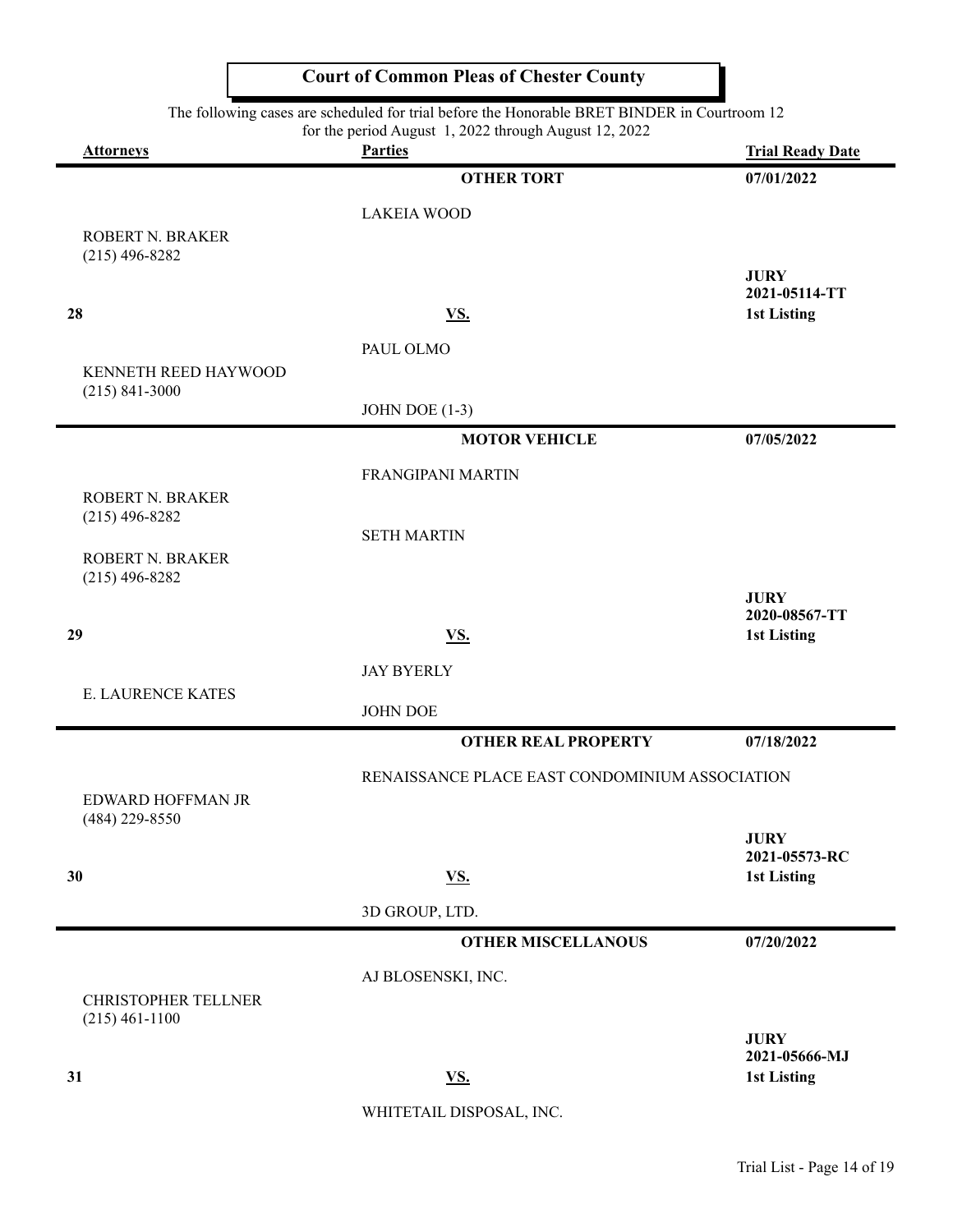The following cases are scheduled for trial before the Honorable BRET BINDER in Courtroom 12

|                                                                    | The following cases are scheduled for trial before the Honorable BRET BINDER in Courtroom 12<br>for the period August 1, 2022 through August 12, 2022 |                                     |
|--------------------------------------------------------------------|-------------------------------------------------------------------------------------------------------------------------------------------------------|-------------------------------------|
| <b>Attorneys</b>                                                   | <b>Parties</b>                                                                                                                                        | <b>Trial Ready Date</b>             |
| <b>KEVIN G MCDONALD</b><br>$(215) 825 - 6311$                      | <b>MORTGAGE FORECLOSURE:</b><br><b>RESIDENTIAL</b><br><b>M&amp;T BANK</b>                                                                             | 08/01/2022                          |
| <b>JOHN E KISHBAUGH</b>                                            |                                                                                                                                                       | <b>NON-JURY</b><br>2018-07076-RC    |
| 32                                                                 | <u>VS.</u>                                                                                                                                            | 3rd Listing                         |
|                                                                    | <b>JOANB MITROS</b>                                                                                                                                   |                                     |
| MICHAEL P. FORBES<br>$(610)$ 293-9399                              | <b>STEPHENS MITRIS JR</b>                                                                                                                             |                                     |
| MICHAEL P. FORBES<br>$(610)$ 293-9399                              |                                                                                                                                                       |                                     |
|                                                                    | <b>OTHER TORT</b>                                                                                                                                     | 08/01/2022                          |
|                                                                    | <b>SUSAN BUTTERWORTH</b>                                                                                                                              |                                     |
| MICHAEL DAVID LI PUMA<br>$(215)$ 922-2126                          |                                                                                                                                                       |                                     |
| 33                                                                 | <u>VS.</u>                                                                                                                                            | 2019-02018-TT<br><b>1st Listing</b> |
|                                                                    | <b>DAPHNE HOWARD</b>                                                                                                                                  |                                     |
| <b>GERALD EDWARD BURNS III</b><br>$(215)$ 665-5360                 |                                                                                                                                                       |                                     |
|                                                                    | DIRECT LINK MARKETING LLC                                                                                                                             |                                     |
| <b>GERALD EDWARD BURNS III</b><br>$(215)$ 665-5360                 |                                                                                                                                                       |                                     |
|                                                                    | <b>MORTGAGE FORECLOSURE:</b><br><b>RESIDENTIAL</b><br>PNC BANK NATIONAL ASSOCIATION                                                                   | 08/01/2022                          |
| <b>KEVIN G MCDONALD</b>                                            |                                                                                                                                                       |                                     |
| $(215) 825 - 6311$                                                 |                                                                                                                                                       |                                     |
| MICHAEL TIMOTHY MCKEEVER<br>$(215)$ 825-6303<br><b>UJALA AFTAB</b> |                                                                                                                                                       |                                     |
| $(201)$ 549-2360                                                   |                                                                                                                                                       |                                     |
|                                                                    |                                                                                                                                                       | <b>NON-JURY</b><br>2020-02007-RC    |
| 34                                                                 | <u>VS.</u>                                                                                                                                            | <b>1st Listing</b>                  |
|                                                                    | <b>LINDAB PATTON</b>                                                                                                                                  |                                     |

DANIELJ PATTON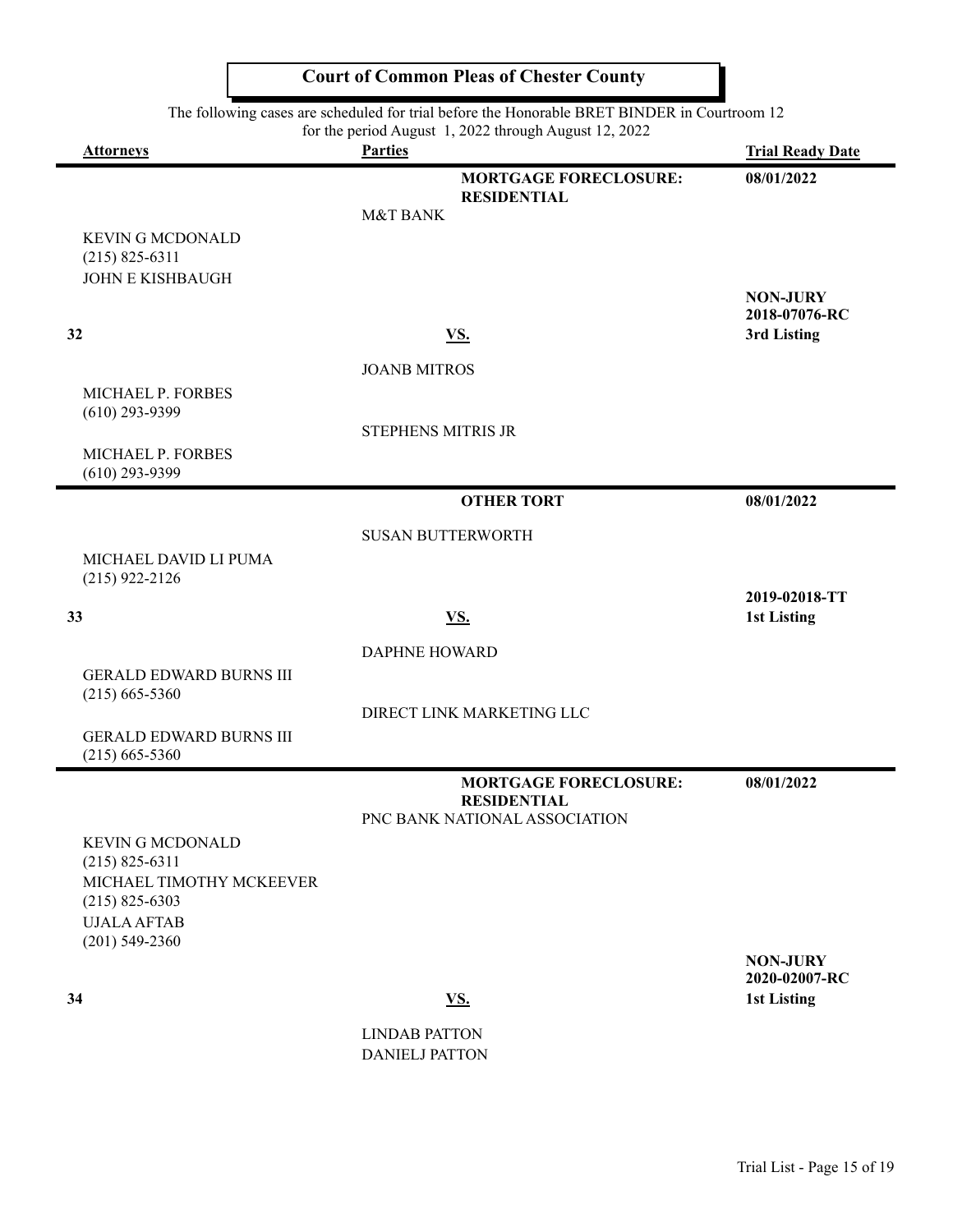| <b>Attorneys</b>                               | for the period August 1, 2022 through August 12, 2022<br><b>Parties</b> | <b>Trial Ready Date</b>             |
|------------------------------------------------|-------------------------------------------------------------------------|-------------------------------------|
|                                                | <b>QUIET TITLE</b>                                                      | 08/01/2022                          |
|                                                | <b>KEVINA. PALMER</b>                                                   |                                     |
| N CURTIS WARD                                  |                                                                         |                                     |
| $(610)$ 265-0800                               |                                                                         | <b>NON-JURY</b>                     |
|                                                |                                                                         | 2021-02843-RC                       |
| 35                                             | VS.                                                                     | 1st Listing                         |
|                                                | <b>BRYN PALENA</b>                                                      |                                     |
| <b>J. CHARLES GERBRON JR</b>                   |                                                                         |                                     |
| <b>BRIAN JAMES FORGUE</b><br>MATTHEW M MCKEON  |                                                                         |                                     |
| $(610)$ 436-0100                               |                                                                         |                                     |
|                                                | PREMISES LIABILITY                                                      | 08/03/2022                          |
|                                                | <b>DONNA HARVEY</b>                                                     |                                     |
| <b>SARAH R NAYEEM</b>                          |                                                                         |                                     |
| $(215) 550 - 6553$<br><b>BRANDON A SWARTZ</b>  |                                                                         |                                     |
| $(215) 550 - 6553$                             |                                                                         |                                     |
| <b>SARAH R NAYEEM</b>                          | TOM HARVEY                                                              |                                     |
| $(215) 550 - 6553$                             |                                                                         |                                     |
| <b>BRANDON A SWARTZ</b><br>$(215) 550 - 6553$  |                                                                         |                                     |
|                                                |                                                                         | <b>JURY</b>                         |
| 36                                             |                                                                         | 2021-06138-TT                       |
|                                                | VS.                                                                     | 1st Listing                         |
|                                                | RON'S SCHOOLHOUSE GRILLE, INC.                                          |                                     |
| <b>COLLEEN B MASLOWSKI</b><br>$(267)$ 675-3013 |                                                                         |                                     |
|                                                | IRON TREE INVESTORS, LLC                                                |                                     |
| WILLIAM S STEIGER<br>$(215)$ 446-8187          |                                                                         |                                     |
|                                                | IRON TREE INVESTORS, INC.                                               |                                     |
| WILLIAM S STEIGER<br>$(215)$ 446-8187          |                                                                         |                                     |
|                                                | <b>MORTGAGE FORECLOSURE:</b>                                            | 08/03/2022                          |
|                                                | <b>RESIDENTIAL</b><br>WILMINGTON SAVINGS FUND FSB (OWNER TRUSTEE)       |                                     |
| <b>ROBERT P WENDT</b>                          |                                                                         |                                     |
| 37                                             | <u>VS.</u>                                                              | 2021-06141-RC<br><b>1st Listing</b> |
|                                                | <b>JERRYA MICHEL</b>                                                    |                                     |
|                                                | UNITED STATES OF AMERICA                                                |                                     |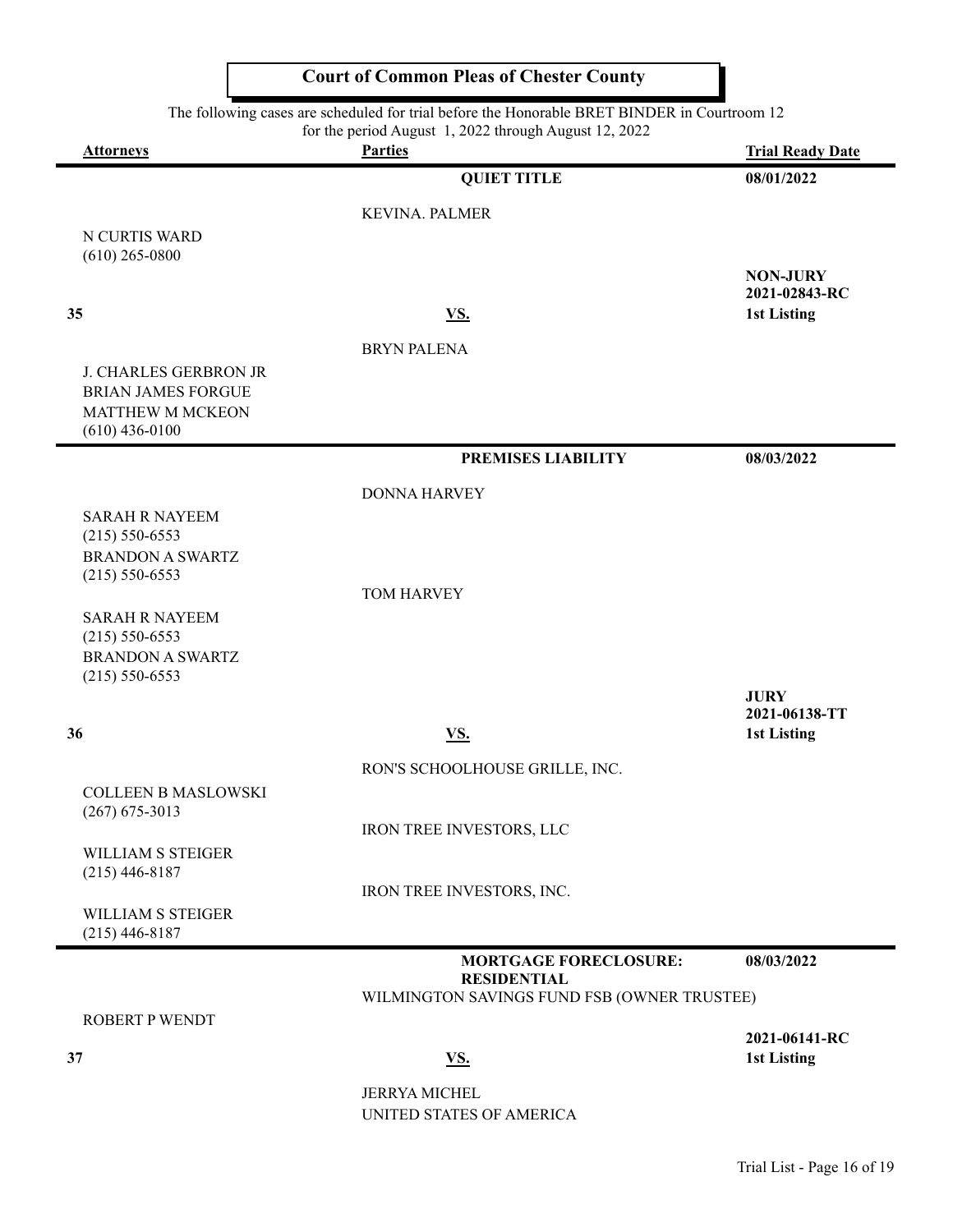|                                                  | The following cases are scheduled for trial before the Honorable BRET BINDER in Courtroom 12<br>for the period August 1, 2022 through August 12, 2022 |                                  |
|--------------------------------------------------|-------------------------------------------------------------------------------------------------------------------------------------------------------|----------------------------------|
| <b>Attorneys</b>                                 | <b>Parties</b>                                                                                                                                        | <b>Trial Ready Date</b>          |
|                                                  | <b>DEBT COLLECTION: OTHER</b>                                                                                                                         | 08/05/2022                       |
|                                                  | OLIPHANT FINANCIAL LLC (ASSIGNEE)                                                                                                                     |                                  |
| <b>DEMETRIOS TSAROUHIS</b><br>$(610) 628 - 2440$ |                                                                                                                                                       |                                  |
|                                                  |                                                                                                                                                       | <b>NON-JURY</b><br>2021-03846-CT |
| 38                                               | VS.                                                                                                                                                   | <b>1st Listing</b>               |
|                                                  | <b>SHELL FILES</b>                                                                                                                                    |                                  |
| DANIEL A DELIBERTY<br>$(610)$ 353-0322           |                                                                                                                                                       |                                  |
|                                                  | <b>QUIET TITLE</b>                                                                                                                                    | 08/05/2022                       |
|                                                  | MARGUERITEJ CAMMANN                                                                                                                                   |                                  |
| <b>JAMES F. CARNEY</b>                           |                                                                                                                                                       | <b>NON-JURY</b><br>2021-03888-RC |
| 39                                               | VS.                                                                                                                                                   | <b>1st Listing</b>               |
|                                                  | INDEPENDENCE ONE FINANCIAL SERVICES, INC.                                                                                                             |                                  |
|                                                  | <b>MOTOR VEHICLE</b>                                                                                                                                  | 08/05/2022                       |
|                                                  | DARIO CABRERA-SALA                                                                                                                                    |                                  |
| ROBERT ALAN HUBER<br>$(215) 627 - 0676$          |                                                                                                                                                       |                                  |
|                                                  |                                                                                                                                                       | <b>NON-JURY</b><br>2021-05495-TT |
| 40                                               | VS.                                                                                                                                                   | <b>1st Listing</b>               |

ALISON LANG

MEGHAN MCDONALD BISSELL

**Court of Common Pleas of Chester County**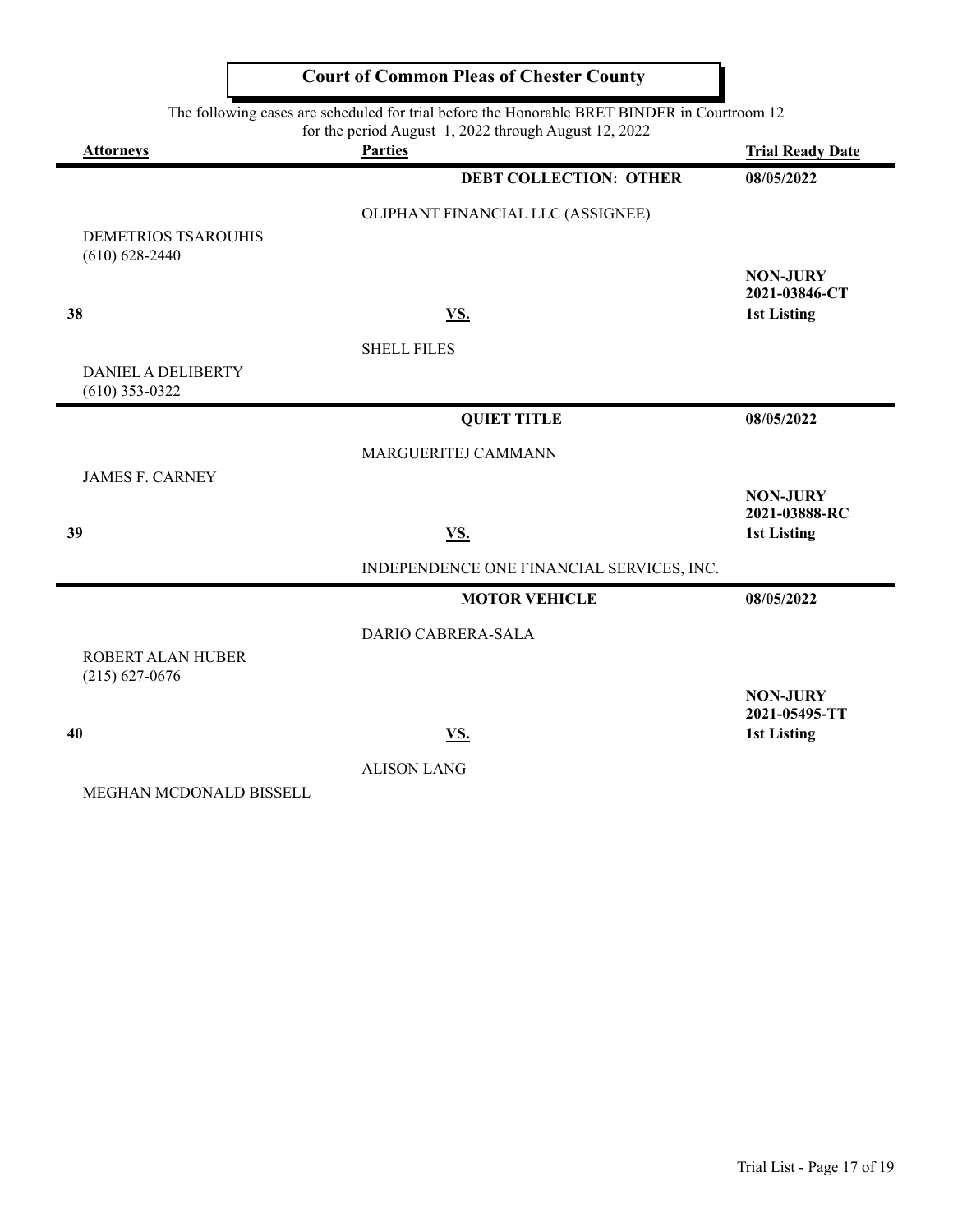The following cases are scheduled for trial before the Honorable BRET BINDER in Courtroom 12

|                                              | for the period August 1, 2022 through August 12, 2022 |                              |
|----------------------------------------------|-------------------------------------------------------|------------------------------|
| <b>Attorneys</b>                             | <b>Parties</b>                                        | <b>Trial Ready Date</b>      |
|                                              | <b>MOTOR VEHICLE</b>                                  | 08/05/2022                   |
|                                              | <b>KAREN D'AMICO</b>                                  |                              |
| <b>DAVID E. SCHREIBER</b>                    |                                                       |                              |
| $(610)$ 792-3304                             | <b>JOHN D'AMICO</b>                                   |                              |
| DAVID E. SCHREIBER                           |                                                       |                              |
| $(610)$ 792-3304                             |                                                       |                              |
|                                              |                                                       | <b>NON-JURY</b>              |
| 41                                           | VS.                                                   | 2021-06241-TT<br>1st Listing |
|                                              |                                                       |                              |
|                                              | <b>RACHEL IRWIN</b>                                   |                              |
| <b>MATTHEW E MCGUIRE</b><br>$(267)$ 319-1752 |                                                       |                              |
|                                              | <b>LIAM CAMPBELL</b>                                  |                              |
| <b>MATTHEW E MCGUIRE</b>                     |                                                       |                              |
| $(267)$ 319-1752                             |                                                       |                              |
|                                              | <b>QUIET TITLE</b>                                    | 04/11/2019                   |
|                                              | NICHOLASGREGORY LORIMER                               |                              |
| <b>JAY G. FISCHER</b>                        |                                                       |                              |
| $(610)$ 269-0900                             | <b>BELINDAK LORIMER</b>                               |                              |
| <b>JAY G. FISCHER</b>                        |                                                       |                              |
| $(610)$ 269-0900                             |                                                       |                              |
|                                              |                                                       | 2018-03705-RC                |
| 42                                           | VS.                                                   | 30th Listing                 |
|                                              | <b>STEPHENJ FRY</b>                                   |                              |
| ANDREW JOHN MONASTRA                         |                                                       |                              |
| $(610)$ 326-6300                             | <b>LEIGHANN FRY</b>                                   |                              |
| ANDREW JOHN MONASTRA                         |                                                       |                              |

(610) 326-6300